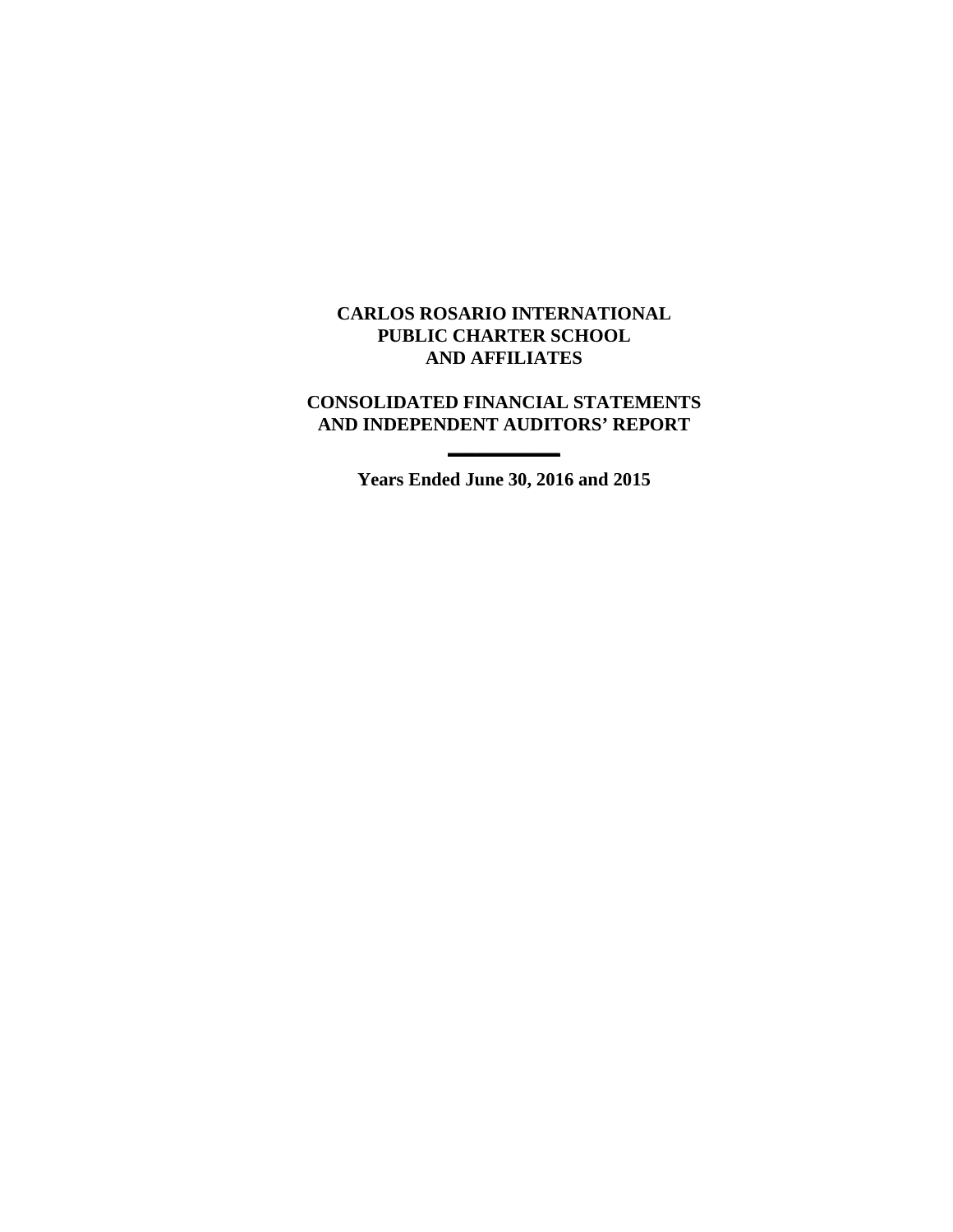# **TABLE OF CONTENTS**

| <b>Description</b>                                                                                                                                                                                                       | Page      |
|--------------------------------------------------------------------------------------------------------------------------------------------------------------------------------------------------------------------------|-----------|
| <b>Independent Auditors' Report</b>                                                                                                                                                                                      | $1 - 2$   |
| <b>Consolidated Statements of Financial Position</b>                                                                                                                                                                     | 3         |
| <b>Consolidated Statement of Activities</b>                                                                                                                                                                              | $4 - 5$   |
| <b>Consolidated Statement of Cash Flows</b>                                                                                                                                                                              | 6         |
| Notes to the Consolidated Financial Statements                                                                                                                                                                           | $7 - 25$  |
| <b>Consolidated Supplemental Schedule of Functional Expenses</b>                                                                                                                                                         | 26        |
| <b>Consolidating Supplemental Statement of Financial Position</b>                                                                                                                                                        | 27        |
| <b>Consolidating Supplemental Statement of Activities</b>                                                                                                                                                                | 28        |
| Independent Auditors' Report on Internal Control Over Financial Reporting<br>and on Compliance and Other Matters Based on an Audit of Financial<br>Statements Performed in Accordance with Government Auditing Standards | $29 - 30$ |
| Schedule of Findings and Questioned Costs                                                                                                                                                                                | 31        |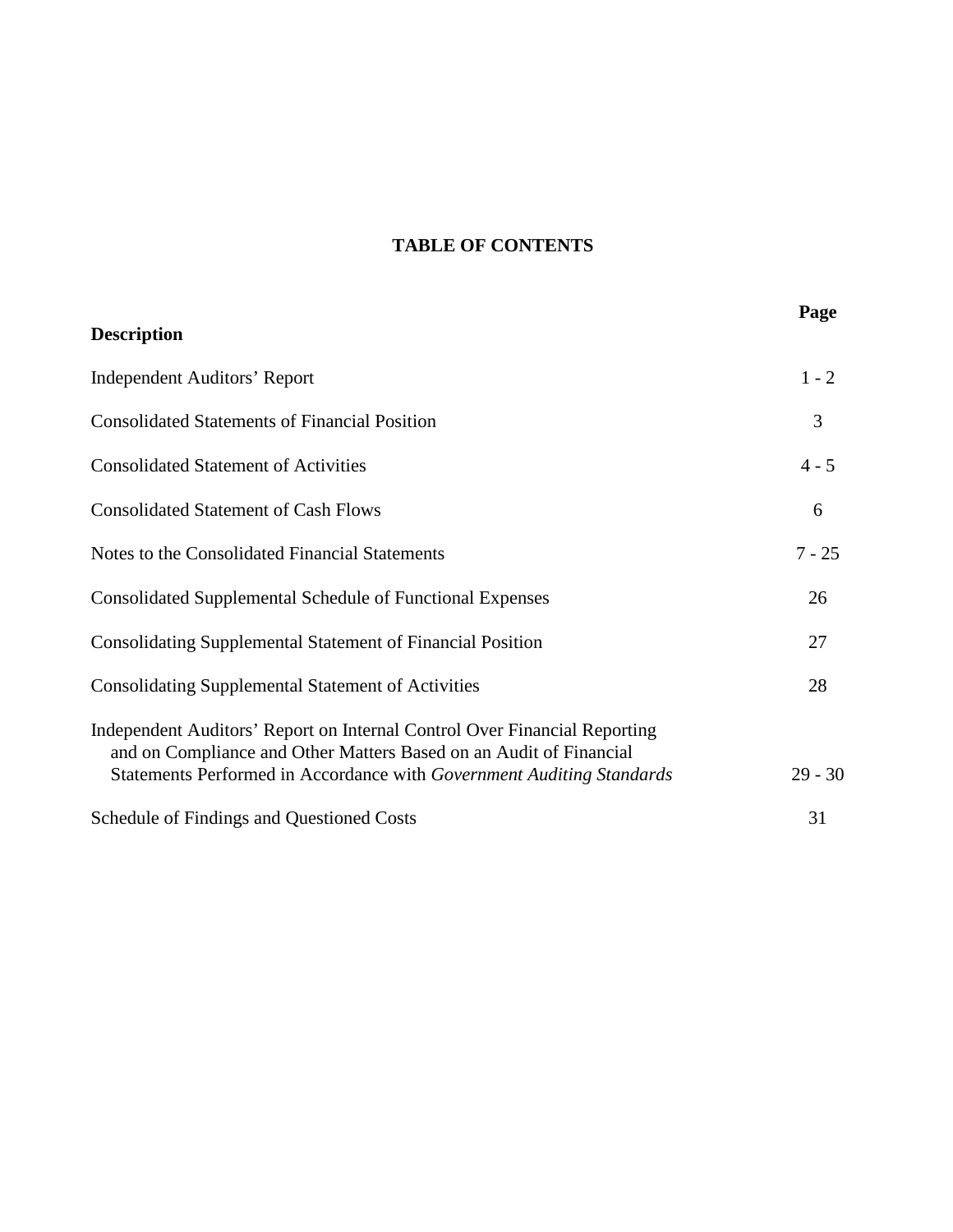

# **INDEPENDENT AUDITORS' REPORT**

To the Board of Directors of Carlos Rosario International Public Charter School and Affiliates

### **Report on the Consolidated Financial Statements**

We have audited the accompanying consolidated financial statements of the Carlos Rosario International Public Charter School and Affiliates (collectively referred to as the School), which comprise the consolidated statement of financial position as of June 30, 2016 and 2015 and the related consolidated statements of activities and cash flows for the years then ended and the related notes to the financial statements.

### *Management's Responsibility for the Financial Statements*

Management is responsible for the preparation and fair presentation of these consolidated financial statements in accordance with accounting principles generally accepted in the United States of America; this includes the design, implementation, and maintenance of internal control relevant to the preparation and fair presentation of consolidated financial statements that are free from material misstatement, whether due to fraud or error.

### *Auditors' Responsibility*

Our responsibility is to express an opinion on these consolidated financial statements based on our audits. We conducted our audits in accordance with auditing standards generally accepted in the United States of America and the standards applicable to financial audits contained in *Government Auditing Standards*, issued by the Comptroller General of the United States. Those standards require that we plan and perform the audit to obtain reasonable assurance about whether the financial statements are free from material misstatement.

An audit involves performing procedures to obtain audit evidence about the amounts and disclosures in the consolidated financial statements. The procedures selected depend on the auditors' judgment, including the assessment of the risks of material misstatement of the consolidated financial statements, whether due to fraud or error. In making those risk assessments, the auditor considers internal control relevant to the entity's preparation and fair presentation of the consolidated financial statements in order to design audit procedures that are appropriate in the circumstances, but not for the purpose of expressing an opinion on the effectiveness of the entity's internal control. Accordingly, we express no such opinion. An audit also includes evaluating the appropriateness of accounting policies used and the reasonableness of significant accounting estimates made by management, as well as evaluating the overall presentation of the consolidated financial statements.

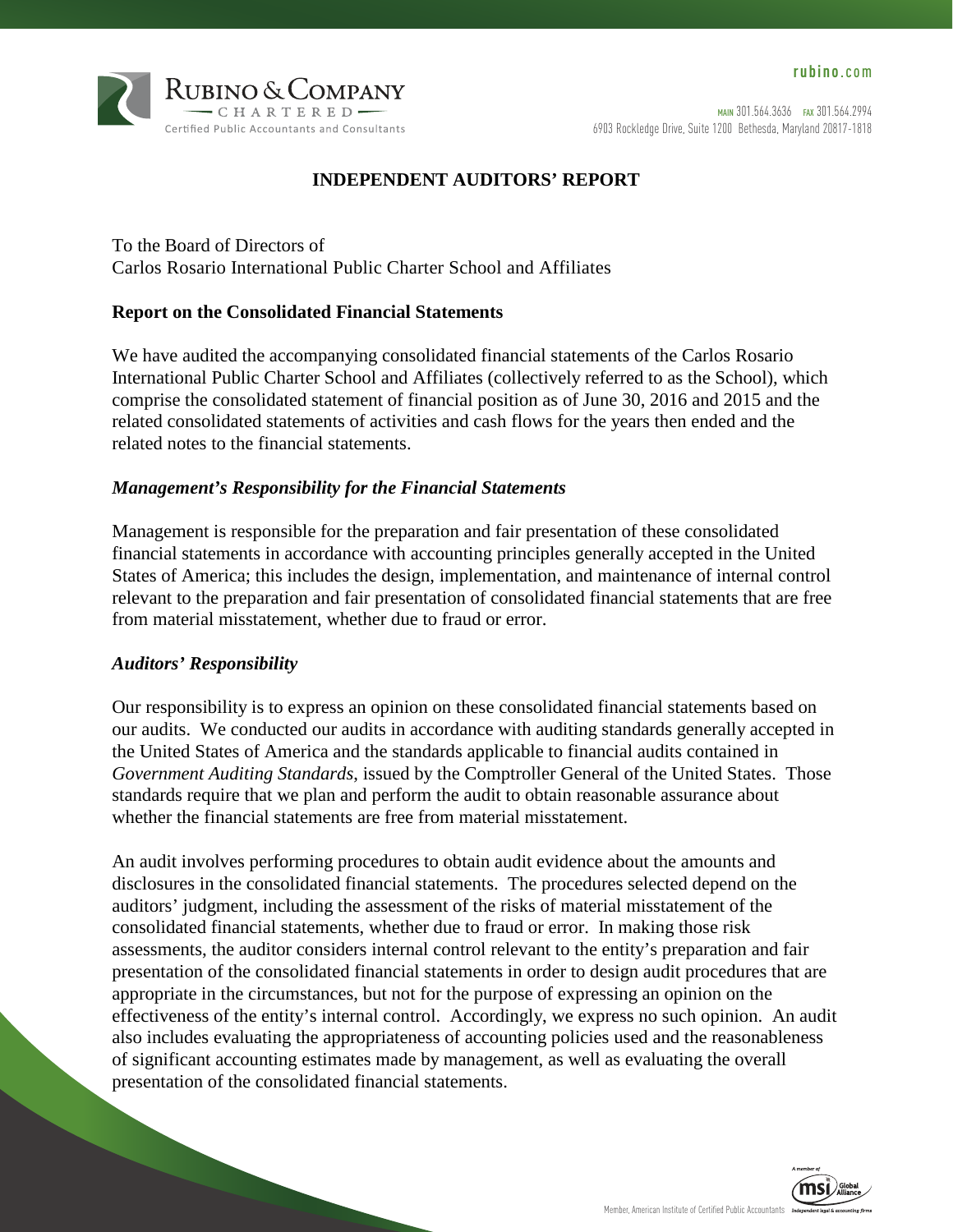We believe that the audit evidence we have obtained is sufficient and appropriate to provide a basis for our audit opinion.

## *Opinion*

In our opinion, the consolidated financial statements referred to above present fairly, in all material respects, the consolidated financial position of Carlos Rosario International Public Charter School and Affiliates as of June 30, 2016 and 2015, and the changes in its net assets and its cash flows for the years then ended in accordance with accounting principles generally accepted in the United States of America.

## **Other Matter – Supplementary Information**

Our audit was conducted for the purpose of forming an opinion on the consolidated financial statements as a whole. The accompanying supplemental consolidating information and consolidated schedule of functional expenses are presented for purposes of additional analysis, and are not required parts of the consolidated financial statements. Such information is the responsibility of management and was derived from and relates directly to the underlying accounting and other records used to prepare the consolidated financial statements. The information has been subjected to the auditing procedures applied in the audit of the consolidated financial statements and certain additional procedures, including comparing and reconciling such information directly to the underlying accounting and other records used to prepare the consolidated financial statements or to the consolidated financial statements themselves, and other additional procedures in accordance with auditing standards generally accepted in the United States of America. In our opinion, the information is fairly stated in all material respects in relation to the consolidated financial statements as a whole.

# **Other Reporting Required by** *Government Auditing Standards*

In accordance with *Government Auditing Standards*, we have also issued our report dated November 28, 2016, on our considerations of the Carlos Rosario International Public Charter School's internal control over financial reporting and our tests of its compliance with certain provisions of laws, regulations, contracts, and grant agreements and other matters. The purpose of that report is to describe the scope of our testing of internal control over financial reporting and compliance and the results of that testing, and not to provide an opinion on internal control over financial reporting or on compliance. That report is an integral part of an audit performed in accordance with *Government Auditing Standards* in considering the Carlos Rosario International Public Charter School's internal control over financial reporting and compliance.

Ofutivo \* Company

November 28, 2016 Bethesda, Maryland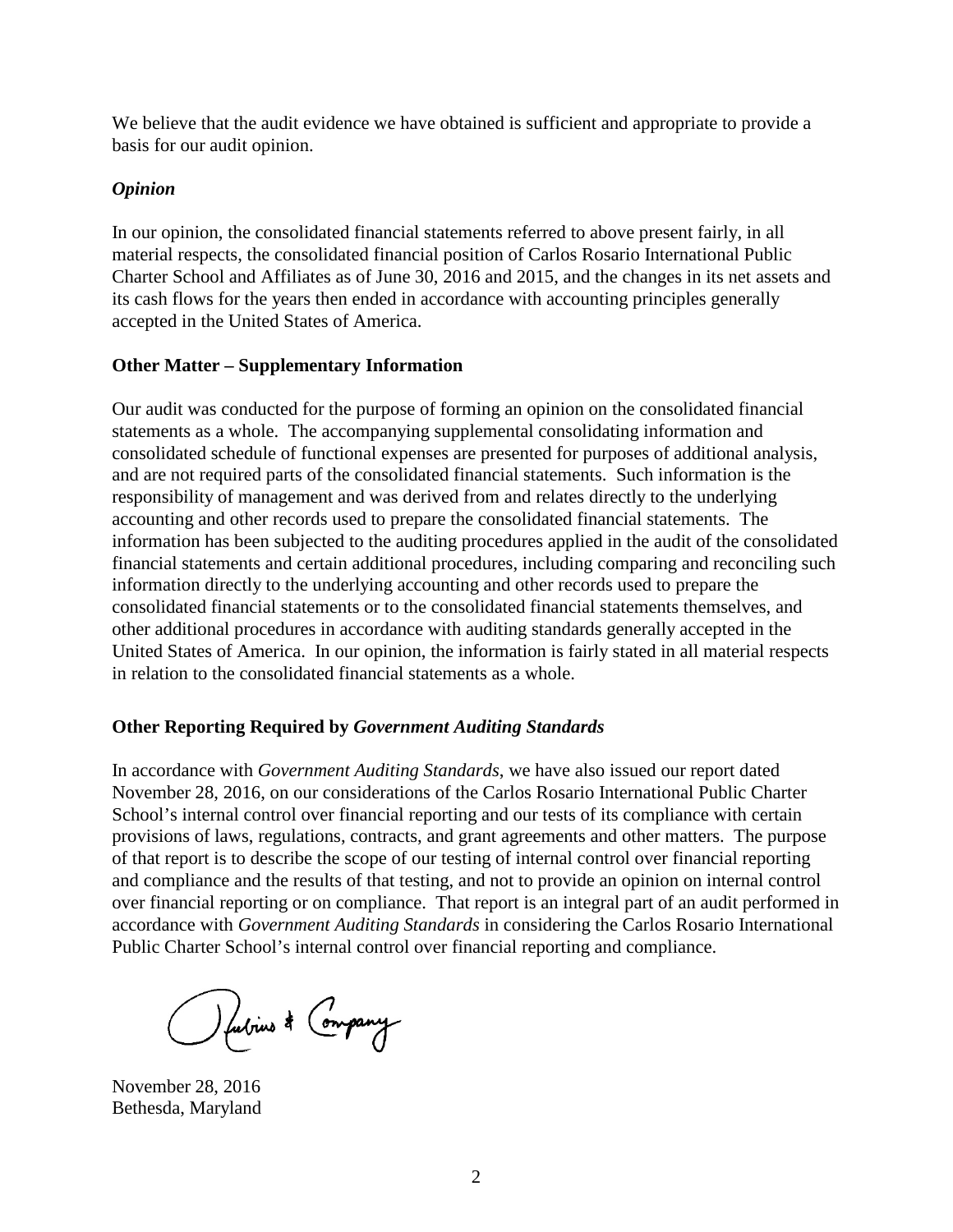#### **CARLOS ROSARIO INTERNATIONAL PUBLIC CHARTER SCHOOL AND AFFILIATES CONSOLIDATED STATEMENTS OF FINANCIAL POSITION June 30, 2016 and 2015**

**\_\_\_\_\_\_\_\_\_\_\_\_\_**

|                                              | <b>ASSETS</b> | 2016       |    | 2015       |
|----------------------------------------------|---------------|------------|----|------------|
| Current assets                               |               |            |    |            |
| Cash and cash equivalents                    |               |            |    |            |
| Unrestricted                                 | \$            | 19,131,789 | \$ | 19,736,237 |
| Restricted                                   |               | 1,672,304  |    | 1,789,166  |
|                                              |               | 20,804,093 |    | 21,525,403 |
| Grant and other receivables                  |               | 1,089      |    | 260,220    |
| Current portion of notes receivable          |               | 202,101    |    | 192,514    |
| Prepaid expenses and other assets            |               | 960,888    |    | 668,452    |
| Total current assets                         |               | 21,968,171 |    | 22,646,589 |
| Investments                                  |               | 3,142,281  |    | 3,058,415  |
| Note receivable                              |               | 3,784,839  |    | 3,986,939  |
| Property and equipment, net                  |               | 27,735,608 |    | 29,738,326 |
| Deferred rent receivable                     |               | 248,068    |    | 168,758    |
| Other assets                                 |               | 433,509    |    | 1,570,324  |
| Cost of issuance, net                        |               | 694,008    |    | 726,459    |
| Total assets                                 | \$            | 58,006,484 | \$ | 61,895,810 |
| <b>LIABILITIES AND NET ASSETS</b>            |               |            |    |            |
| <b>Current liabilities</b>                   |               |            |    |            |
| Accounts payable and other accruals          |               | 680,895    |    | 2,197,509  |
| Accrued salaries and related expenses        |               | 1,631,083  |    | 2,593,311  |
| Deferred revenue                             |               | 27,940     |    | 33,311     |
| Current portion of notes payable             |               | 1,072,489  |    | 534,485    |
| Current portion of capital lease obligations |               |            |    | 3,576      |
| Total current liabilities                    |               | 3,412,407  |    | 5,362,192  |
| Interest rate swap liability                 |               | 714,363    |    | 778,280    |
| Other liabilities                            |               | 353,306    |    | 289,868    |
| Deposit                                      |               | 29,557     |    |            |
| Notes payable                                |               | 26,582,435 |    | 27,651,120 |
| <b>Total liabilities</b>                     |               | 31,092,068 |    | 34,081,460 |
| Net assets                                   |               |            |    |            |
| Unrestricted                                 |               | 26,810,765 |    | 27,680,494 |
| Temporarily restricted                       |               | 103,651    |    | 133,856    |
| Total net assets                             |               | 26,914,416 |    | 27,814,350 |
| Total liabilities and net assets             | \$            | 58,006,484 | \$ | 61,895,810 |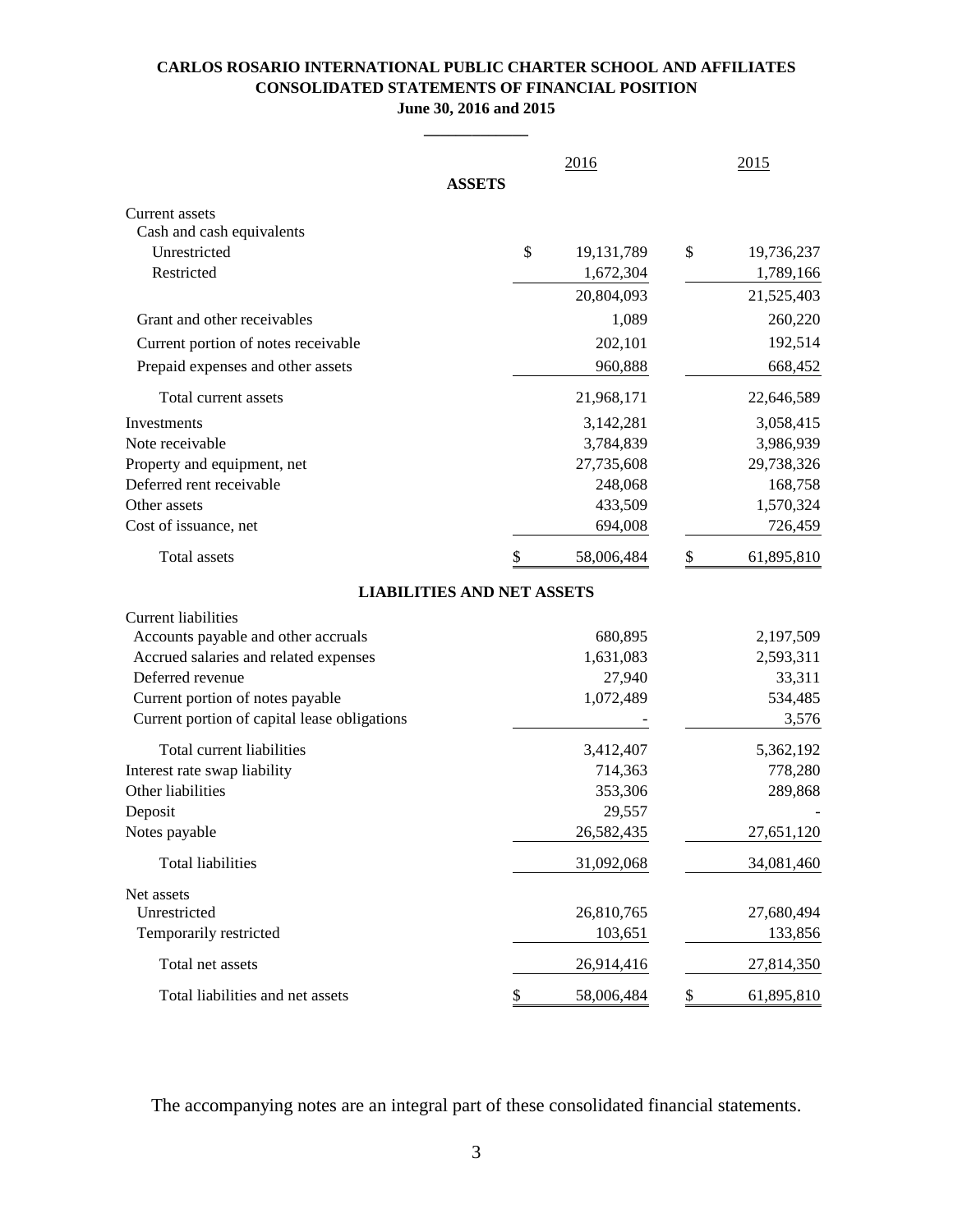### **CARLOS ROSARIO INTERNATIONAL PUBLIC CHARTER SCHOOL AND AFFILIATES CONSOLIDATED STATEMENT OF ACTIVITIES Year Ended June 30, 2016**

| (With Comparative Totals for 2015) |  |  |
|------------------------------------|--|--|
|                                    |  |  |

|                                             |                  | 2016          |                  |                  |
|---------------------------------------------|------------------|---------------|------------------|------------------|
|                                             |                  | Temporarily   |                  | 2015             |
|                                             | Unrestricted     | Restricted    | Total            | Total            |
| Revenue and support                         |                  |               |                  |                  |
| Charter per pupil allotment                 |                  |               |                  |                  |
| Regular                                     | 17,040,171<br>\$ | \$            | 17,040,171<br>\$ | \$<br>17,010,463 |
| Facilities                                  | 6,302,357        |               | 6,302,357        | 5,990,400        |
|                                             | 23,342,528       |               | 23,342,528       | 23,000,863       |
| Grants and contributions                    | 199,124          | 47,195        | 246,319          | 62,518           |
| Program service - rental income             | 789,646          |               | 789,646          | 1,001,800        |
| Culinary arts sales                         | 448,234          |               | 448,234          | 389,900          |
| Student fees and other income               | 333,419          |               | 333,419          | 188,607          |
| Investment income                           | 131,574          |               | 131,574          | 68,609           |
| Net assets released from restrictions       | 77,400           | (77, 400)     |                  |                  |
| Total revenue and support                   | 25,321,925       | (30,205)      | 25,291,720       | 24,712,297       |
| Expenses                                    |                  |               |                  |                  |
| <b>Educational</b> programs                 | 17,745,444       |               | 17,745,444       | 16,105,585       |
| Program services - rental operations        | 4,193,783        |               | 4,193,783        | 4,500,232        |
| General and administrative                  | 4,241,986        |               | 4,241,986        | 3,864,825        |
| Fundraising                                 | 74,358           |               | 74,358           | 32,381           |
| Total expenses                              | 26,255,571       |               | 26,255,571       | 24,503,023       |
| Changes in net assets from operations       | (933, 646)       | (30,205)      | (963, 851)       | 209,274          |
| Non-operating activity                      |                  |               |                  |                  |
| Change in interest rate swap liability, net | 63,917           |               | 63,917           | 150,545          |
| Change in net assets                        | (869,729)        | (30,205)      | (899, 934)       | 359,819          |
| Net assets, beginning of year               | 27,680,494       | 133,856       | 27,814,350       | 27,454,531       |
| Net assets, end of year                     | \$<br>26,810,765 | 103,651<br>\$ | 26,914,416<br>S  | 27,814,350<br>\$ |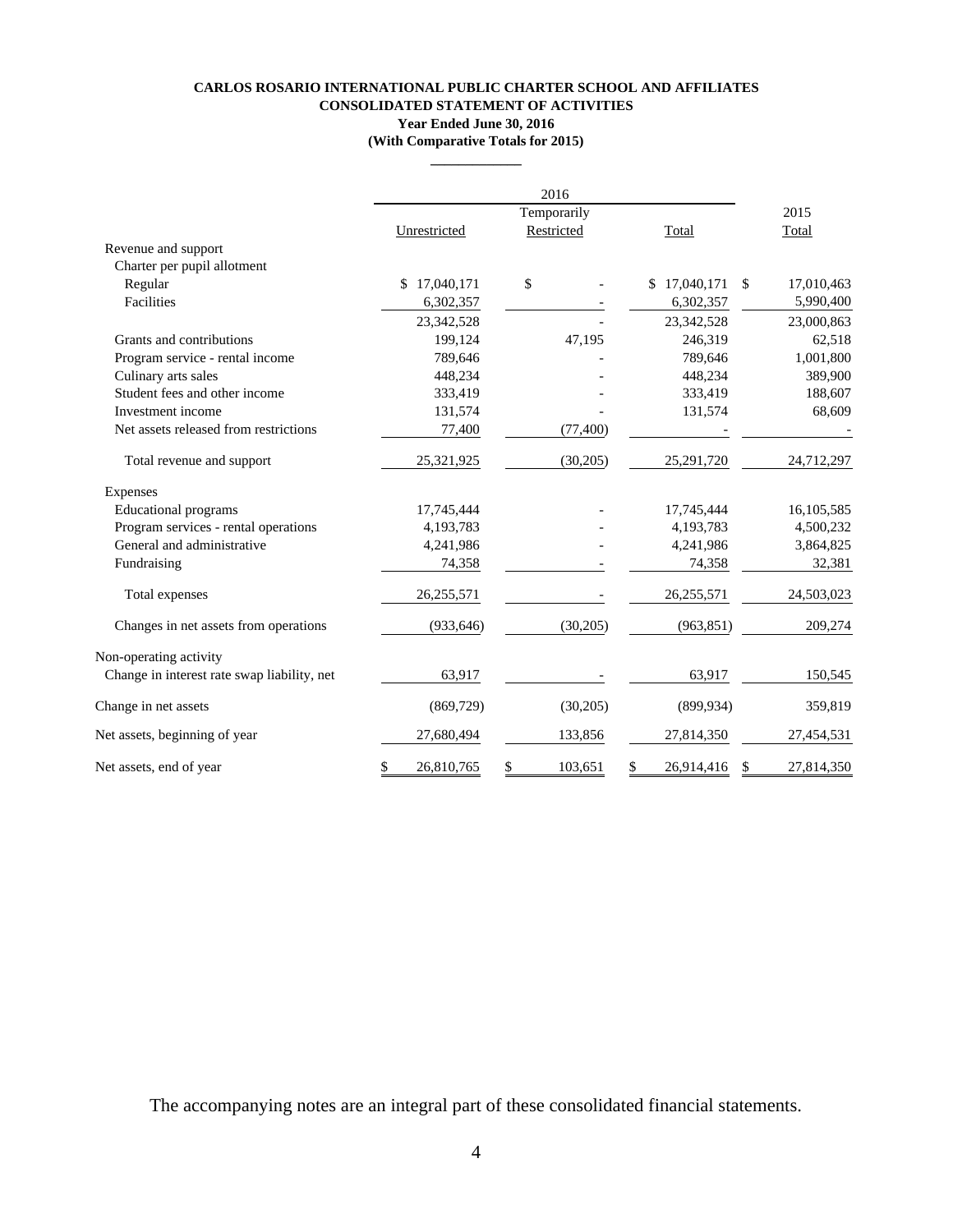#### **CARLOS ROSARIO INTERNATIONAL PUBLIC CHARTER SCHOOL AND AFFILIATES CONSOLIDATED STATEMENT OF ACTIVITIES Year Ended June 30, 2015**

**\_\_\_\_\_\_\_\_\_\_\_\_\_**

|                                             | Unrestricted               | Temporarily<br>Restricted | Total                      |
|---------------------------------------------|----------------------------|---------------------------|----------------------------|
| Revenue and support                         |                            |                           |                            |
| Charter per pupil allotment                 |                            |                           |                            |
| Regular                                     | $\mathbb{S}$<br>17,010,463 | \$                        | $\mathbb{S}$<br>17,010,463 |
| Facilities                                  | 5,990,400                  |                           | 5,990,400                  |
|                                             | 23,000,863                 |                           | 23,000,863                 |
| Contributions                               | 20,317                     | 42,201                    | 62,518                     |
| Program service - rental income             | 1,001,800                  |                           | 1,001,800                  |
| Culinary arts sales                         | 389,900                    |                           | 389,900                    |
| Student fees and other income               | 188,607                    |                           | 188,607                    |
| Investment income                           | 68,609                     |                           | 68,609                     |
| Net assets released from restrictions       | 89,782                     | (89, 782)                 |                            |
| Total revenue and support                   | 24,759,878                 | (47, 581)                 | 24,712,297                 |
| Expenses                                    |                            |                           |                            |
| <b>Educational programs</b>                 | 16,105,585                 |                           | 16,105,585                 |
| Program services - rental operations        | 4,500,232                  |                           | 4,500,232                  |
| General and administrative                  | 3,864,825                  |                           | 3,864,825                  |
| Fundraising                                 | 32,381                     |                           | 32,381                     |
| Total expenses                              | 24,503,023                 |                           | 24,503,023                 |
| Changes in net assets from operations       | 256,855                    | (47, 581)                 | 209,274                    |
| Non-operating activity                      |                            |                           |                            |
| Change in interest rate swap liability, net | 150,545                    |                           | 150,545                    |
| Change in net assets                        | 407,400                    | (47,581)                  | 359,819                    |
| Net assets, beginning of year               | 27,273,094                 | 181,437                   | 27,454,531                 |
| Net assets, end of year                     | \$<br>27,680,494           | \$<br>133,856             | \$<br>27,814,350           |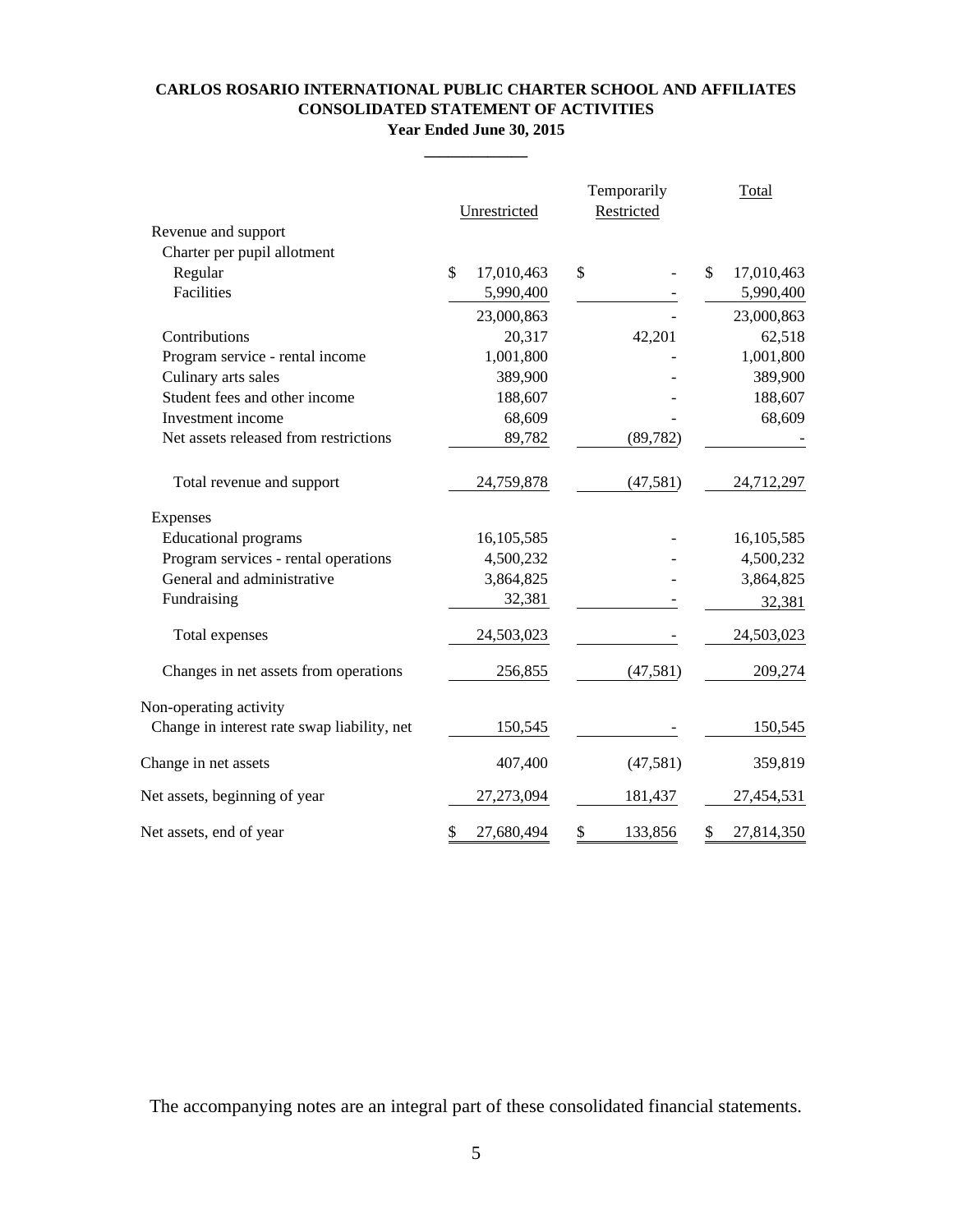#### **CONSOLIDATED STATEMENT OF CASH FLOWS Years Ended June 30, 2016 and 2015 CARLOS ROSARIO INTERNATIONAL PUBLIC CHARTER SCHOOL AND AFFILIATES**

**\_\_\_\_\_\_\_\_\_\_\_\_\_**

|                                                      |      | 2016        | 2015             |
|------------------------------------------------------|------|-------------|------------------|
| Cash flows from operating activities                 |      |             |                  |
| Change in net assets                                 | $\$$ | (899, 934)  | \$<br>359,819    |
| Reconciling adjustments                              |      |             |                  |
| Depreciation and amortization                        |      | 2,901,077   | 2,969,520        |
| Net unrealized gains on investments                  |      | (50,056)    |                  |
| Changes in operating assets and liabilities          |      |             |                  |
| Grants and other receivables                         |      | 259,131     | (46, 120)        |
| Prepaid expenses                                     |      | (292, 436)  | (323, 498)       |
| Other assets                                         |      | 1,136,815   | (282,902)        |
| Accounts payable                                     |      | (1,516,614) | (104, 273)       |
| Accrued salaries and related expenses                |      | (962, 228)  | 1,854,808        |
| Interest rate swap liability                         |      | (63, 917)   | (150, 545)       |
| Deferred revenue                                     |      | (5,371)     | 4,371            |
| Deposits                                             |      | 29,557      | 5,833            |
| Deferred rent                                        |      | (79,310)    | (92, 338)        |
| Other liabilities                                    |      | 597,866     | (997, 554)       |
| Net cash provided by operating activities            |      | 1,054,580   | 3,197,121        |
| Cash flows from investing activities                 |      |             |                  |
| Proceeds from certificates of deposit                |      | 1,460,190   | 1,305,000        |
| Purchase of certificates of deposit                  |      | (1,494,000) | (1,318,266)      |
| Collections on note receivable                       |      | 224,964     | 183,381          |
| Purchase of property and equipment                   |      | (898, 359)  | (1,279,275)      |
| Net cash used by investing activities                |      | (707, 205)  | (1,109,160)      |
| Cash flows from financing activities                 |      |             |                  |
| Repayment of debt                                    |      | (1,068,685) | (504, 401)       |
| Payments on capital lease obligation                 |      |             | (12, 912)        |
| Net cash used by financing activities                |      | (1,068,685) | (517, 313)       |
| Net (decrease) increase in cash and cash equivalents |      | (721, 310)  | 1,570,648        |
| Cash and cash equivalents, beginning of year         |      | 21,525,403  | 19,954,755       |
| Cash and cash equivalents, end of year               | \$   | 20,804,093  | \$<br>21,525,403 |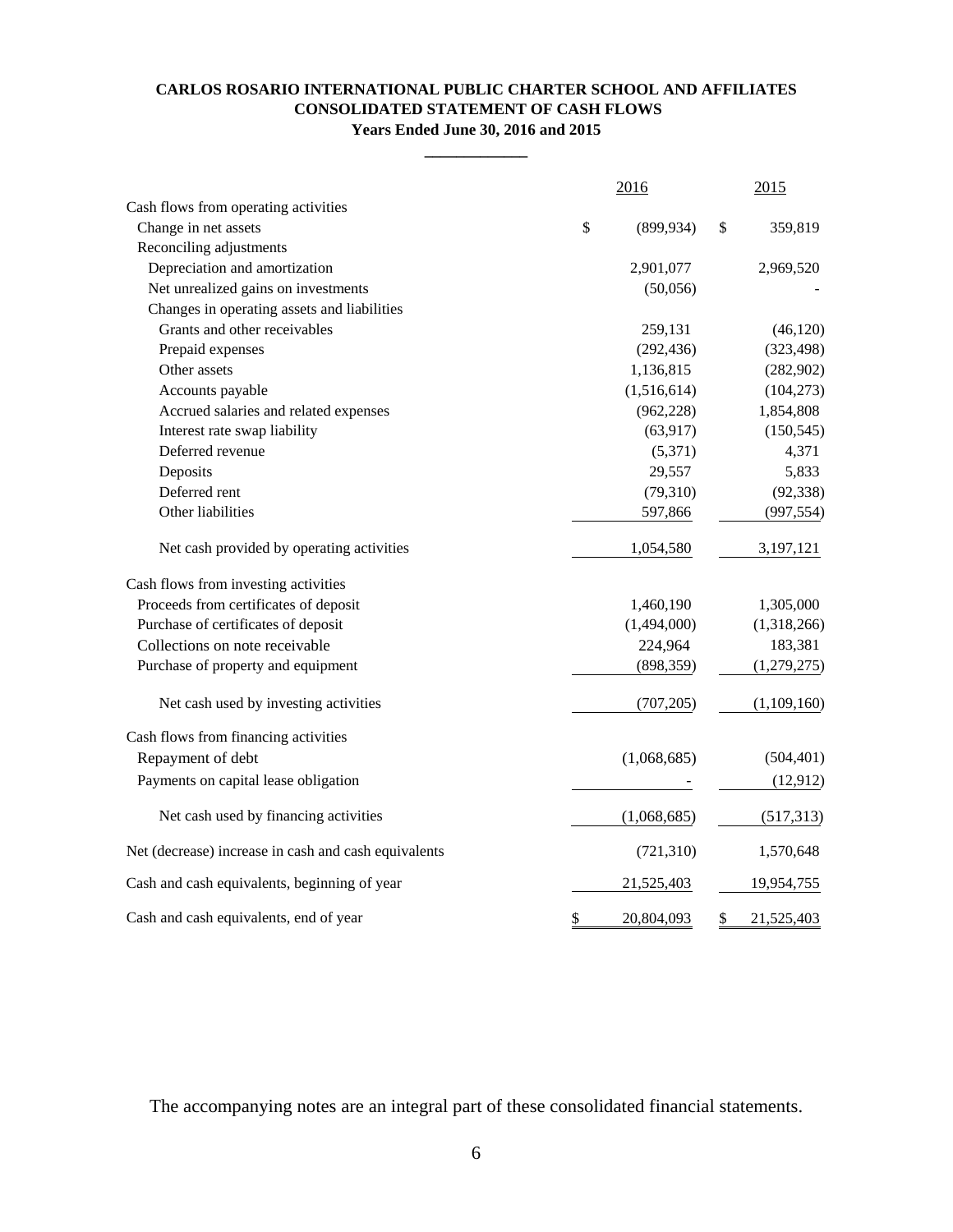\_\_\_\_\_\_\_\_\_\_\_\_

#### **1. Organization**

The Carlos Rosario International Public Charter School (the School) was organized in September 1998 under the District of Columbia School Reform Act of 1995. The petition to establish the School was prepared by the Carlos Rosario International Career Center (the Career Center). Both the School and the Career Center operated as separate taxexempt organizations until May 8, 2008, at which time in connection with an agreement of merger, the Career Center was dissolved and its net assets were contributed to the School, the surviving entity.

The School's mission is to provide education that prepares the diverse adult immigrant population of Washington, DC to become invested, productive citizens and members of the American society who give back to family and community. The School accomplishes this through excellence in teaching and learning in partnership with the community by fostering a safe and compassionate learning environment.

The School offers classes to adults in subjects including English, U.S. Citizenship, GED preparation, computer literacy, culinary arts, and family literacy. There were approximately 2,011 and 2,025 students enrolled for the school years ended June 30, 2016 and 2015, respectively.

Community Capital Corporation (CCC) was incorporated on February 26, 2001, as a  $501(c)(3)$  nonprofit corporation under the laws of the District of Columbia. CCC was founded to provide, acquire, renovate, own, and operate facilities to house community service and nonprofit organizations, primarily the School, and to serve the needs of the immigrant population of the Washington D.C. area.

Community Capital Corporation-Sonia Gutierrez Campus (CCC-SGC) was incorporated on October 10, 2012, as a nonprofit  $501(c)(2)$  title holding corporation under the laws of the District of Columbia. CCC-SGC was formed to hold the real state property located at 514 V Street, Washington D.C., to be developed for educational uses on behalf of its parent, CCC.

### Use of Estimates

The preparation of financial statements in conformity with accounting principles generally accepted in the United States of America requires management to make estimates and assumptions that affect the reported amounts of assets and liabilities and disclosure of contingent assets and liabilities at the date of the financial statements and the reported amounts of revenues and expenses during the reporting period. Actual results could differ from those estimates.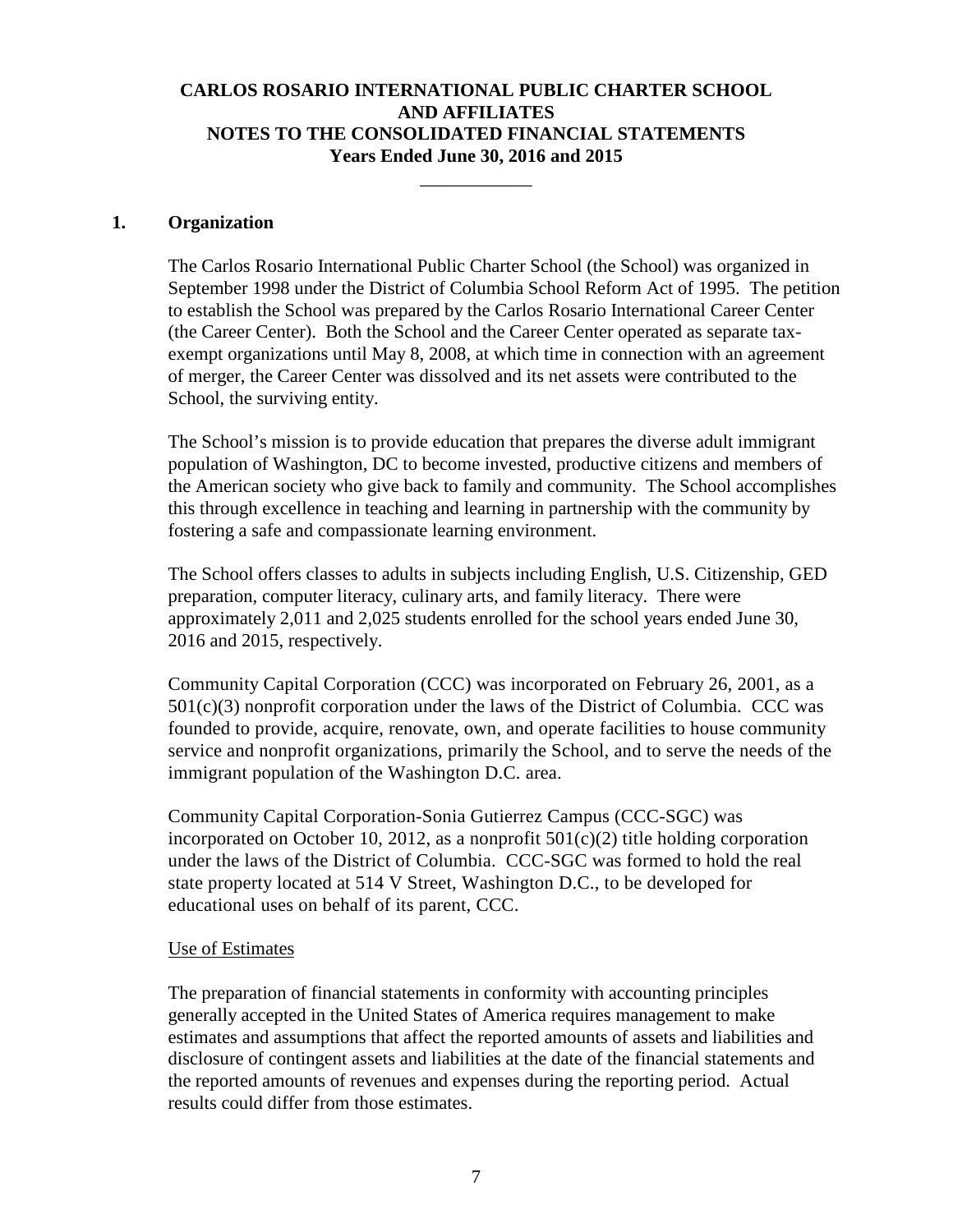\_\_\_\_\_\_\_\_\_\_\_\_

### **2. Summary of Significant Accounting Policies**

#### Principles of Consolidation

The accompanying consolidated financial statements include all of the accounts of the School, CCC, and CCC-SGC. All material intercompany transactions and balances have been eliminated.

#### Tax Status

Under the provision of Section  $501(c)(3)$  of the Internal Revenue Code and the applicable income tax regulations of the District of Columbia, the School and CCC are exempt from taxes on income other than unrelated business income. No provision for income taxes were required for June 30, 2016 and 2015, respectively. However, tax years ended June 30, 2013 through 2015 remain open to examination by the taxing jurisdictions to which the School and CCC are subject, and they have not been extended beyond the applicable statute of limitations.

CCC-SGC is a title-holding organization, exempt from federal income taxes under Section  $501(c)(2)$  of the Internal Revenue Code. Accordingly, no provision for income taxes is required for 2016 or 2015.

#### Support and Funding

The School receives a per-pupil allocation from the District of Columbia to cover the cost of academic expenses. This student allocation is on a per-pupil basis and includes academic year funding and a facilities allotment. The School recognizes the funding as revenue and support in the year in which the School term is conducted.

#### Grant Revenue and Support

Revenue and support from government contracts and grants that provide for cost reimbursement is recognized when the related direct and allocated indirect expenses are incurred, deliverables are met, or per-diem services are provided. Revenue recognized in excess of cash received is reported as a grant receivable. Cash received in excess of revenue recognized is reported as deferred revenue.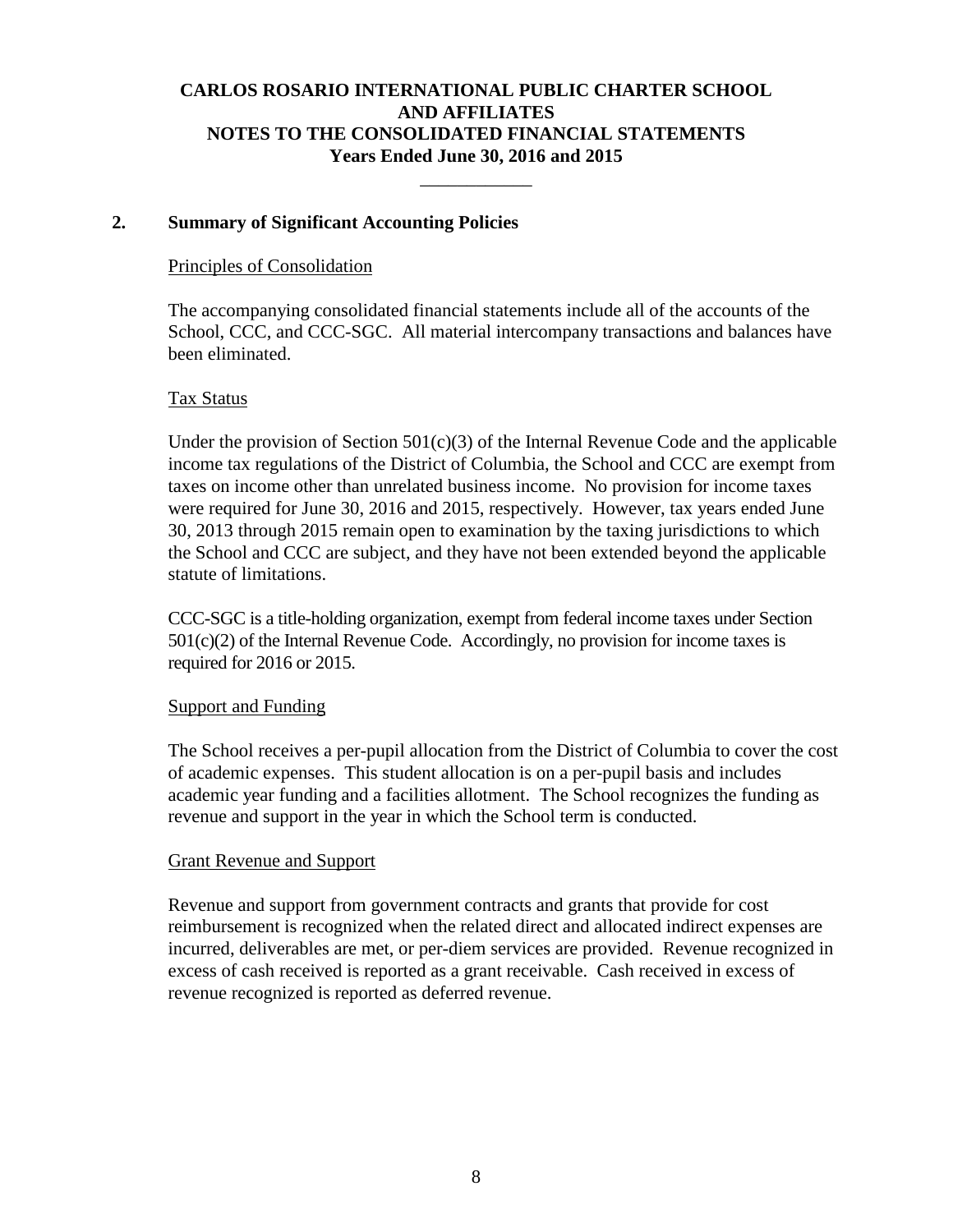\_\_\_\_\_\_\_\_\_\_\_\_

### **2. Summary of Significant Accounting Policies (continued)**

### Contributions Receivable

Contributions receivable, if any, are stated at fair value, net of any applicable discounts. An allowance for bad debt is recorded for any uncollectible amounts in the period such a determination is made.

### Contributions and Net Assets

Contributions and unconditional promises to give are recorded as support, at fair value, when received. Contributions and unconditional promises to give that are restricted by the donor as to time or purpose, are reported as an increase in temporarily restricted net assets. When a time restriction ends, or a purpose restriction is accomplished, temporarily restricted net assets are reclassified to unrestricted net assets and reported in the statement of activities as net assets released from restrictions.

### Program Service Revenue

Program service revenue consists primarily of rental income. Rental income is recognized on a straight-line basis over the terms of the leases. The deferred rent asset results from the difference between cash received under leases and straight-line rental income recognized.

### Cash and Cash Equivalents

The School and its affiliates maintain cash balances at various financial institutions which, at times, may exceed federally insured limits. Cash equivalents at June 30, 2016 and 2015, include money market accounts. The School has not experienced any losses related to these accounts and does not believe it is exposed to any significant credit risk on cash and cash equivalents. For the purposes of the statement of cash flows, the School and its affiliates considers all highly liquid debt instruments with a maturity of three months or less to be cash equivalents, except the cash and cash equivalents held as part of the long-term investments.

### Investments

Investments in certificates of deposit are recorded at fair value, which approximates cost. The fair values of certificates of deposit are based on the custodian's analysis of interest rates, credit risk, investment terms, and other factors.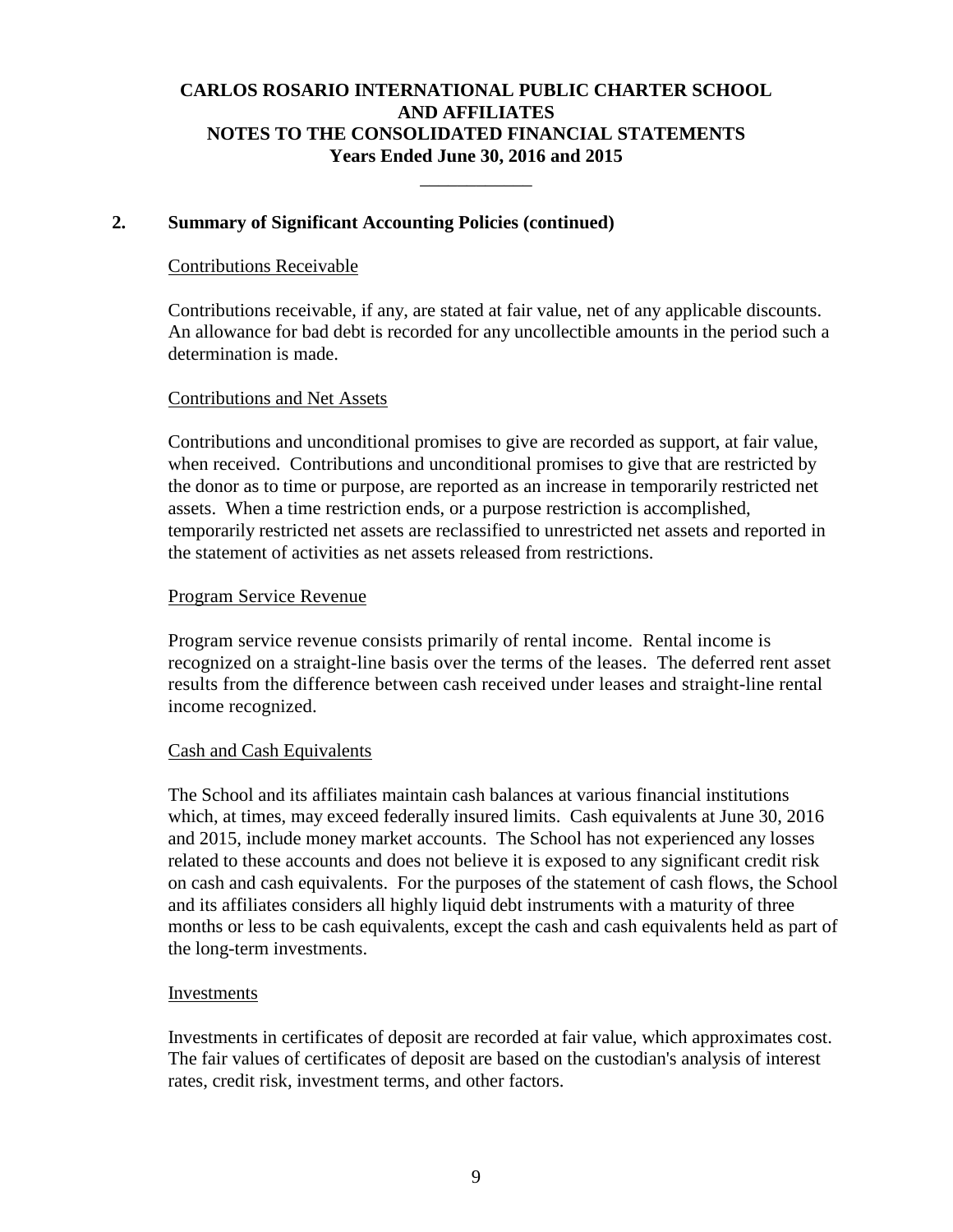\_\_\_\_\_\_\_\_\_\_\_\_

### **2. Summary of Significant Accounting Policies (continued)**

#### Cost of Issuance

The entities' cost of issuance of the tax-exempt bonds refinancing and financing under the New Market Tax Credit Program (NMTC) consists of underwriters' fees, professional fees, printing, and other costs.

The cost of issuance for the bond was fully amortized in 2014 year due to the refinancing of the Harvard Street building. The bond was paid in full with the proceeds of a new term loan as discussed in Note 6. The term loan's cost of issuance was \$83,764 and is being amortized on a straight-line basis over the 10-year term of the loan. The cost of issuance of the financing under the NMTC was \$722,253 and is being amortized on a straight-line basis over the 32-year term of the financing under the NMTC. Amortization expense during both years ended June 30, 2016 and 2015, totaled \$32,452.

### Property and Equipment

The School and its affiliates capitalize all property and equipment purchased in excess of \$7,500. Property and equipment is recorded at cost, and donated property is recorded at fair market value. Maintenance and repairs are expensed as incurred. Significant renewals and betterments are capitalized.

Depreciation and amortization is computed using the straight-line method over the estimated useful lives of the assets, ranging from three to twenty years. The statements of financial position also reflect assets obtained under capital lease agreements. Amortization for capital leased assets is calculated as depreciable equipment. The amortization of leasehold improvements is recorded over the shorter of the lease term or the estimated useful life of the improvements.

At the time assets are retired or otherwise disposed of, the property and related accumulated depreciation and amortization accounts are relieved of the applicable amounts and any gain or loss is credited or charged to income. Maintenance and repair costs are charged to expense as incurred.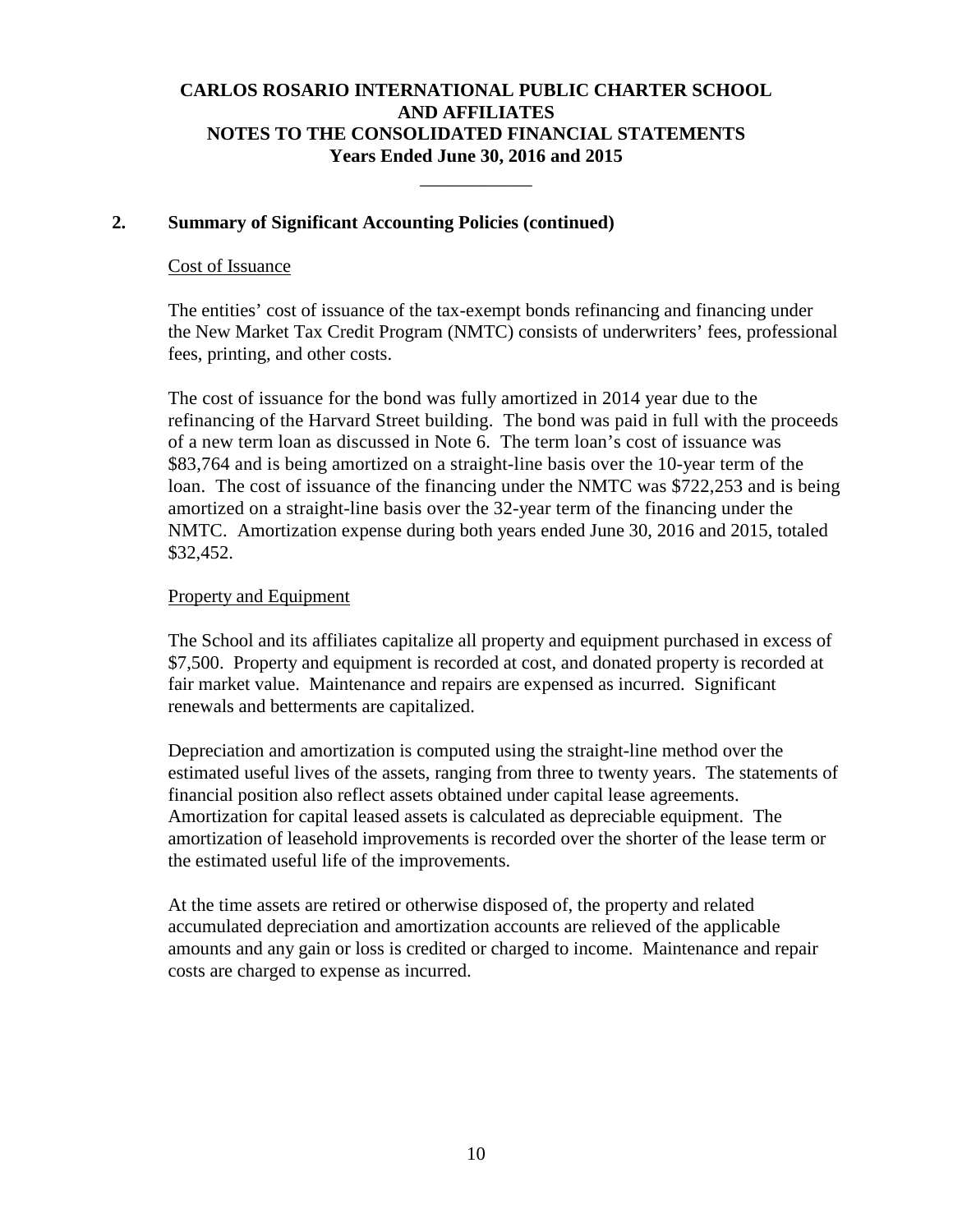\_\_\_\_\_\_\_\_\_\_\_\_

### **2. Summary of Significant Accounting Policies (continued)**

#### Functional Allocation of Expenses

The costs of providing the programs have been summarized on a functional basis in the consolidated statement of activities. Accordingly, certain costs have been allocated to the appropriate programs and administrative services based on the functions they directly benefit or upon management's estimates of the proportion of the expenses applicable to each function. General and administrative expenses include those expenses that are not directly identifiable with any specific function but that provide for the overall support and direction for the School.

### Reclassification

Certain amounts on the prior-year consolidated financial statements have been reclassified to conform with the current year presentation.

#### Subsequent Events

Management has evaluated subsequent events through November 28, 2016, which is the date the consolidated financial statements were available to be issued.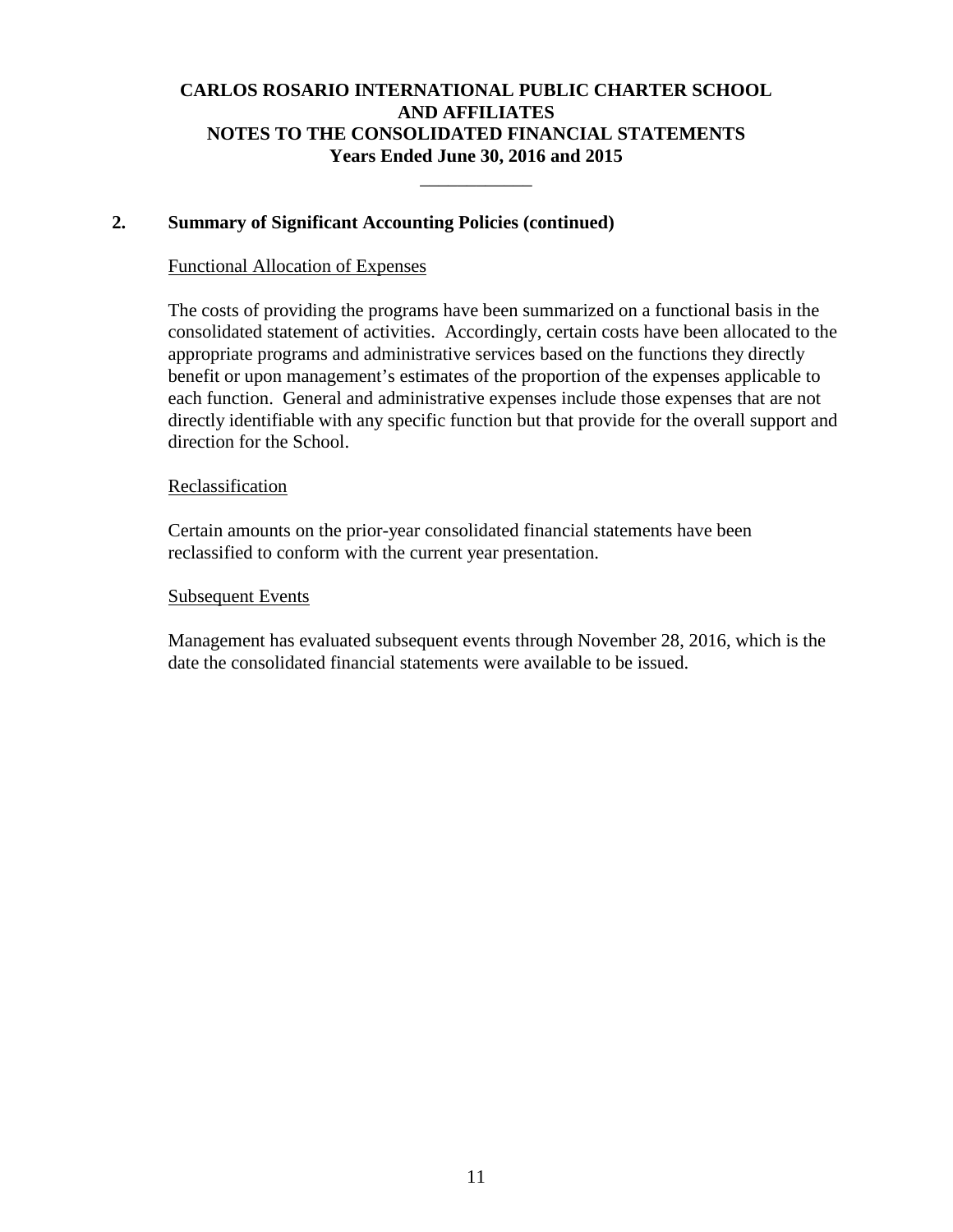\_\_\_\_\_\_\_\_\_\_\_\_

### **3. Property and Equipment**

The following summarizes property and equipment by major asset categories as of June 30, 2016 and 2015:

|                                                 | 2016            |               | 2015           |
|-------------------------------------------------|-----------------|---------------|----------------|
| Land                                            | \$<br>2,082,852 | $\mathcal{S}$ | 2,082,852      |
| Leasehold improvements                          | 36,284,267      |               | 35,682,692     |
| Computers and software                          | 2,792,103       |               | 2,775,094      |
| Furniture and fixtures                          | 1,227,150       |               | 1,137,302      |
| Equipment                                       | 1,979,450       |               | 1,965,102      |
| Capital leased equipment                        | 81,315          |               | 81,315         |
| Vehicles                                        | 422,379         |               | 422,379        |
| Construction in progress                        | 175,579         |               |                |
| Total                                           | 45,045,095      |               | 44,146,736     |
| Less: accumulated depreciation and amortization | (17,309,487)    |               | (14, 408, 410) |
| Property and equipment, net                     | 27,735,608      | \$            | 29,738,326     |

The School and CCC have capitalized costs for leasehold improvements at a property leased from the District of Columbia (Note 5). The capitalized costs include interest totaling \$117,085 incurred during construction of the improvements. The capitalized balance as of June 30, 2016 and 2015, were \$8,248,663 and \$8,169,735, respectively, and is being amortized as discussed in Note 2.

## Sonia Gutierrez Campus Property

During December 2011, CCC purchased land for approximately \$2 million and title to the property was transferred to CCC-SGC during 2013. The parcel of land was developed as an additional campus to be leased by the Carlos Rosario International Public Charter School and a non-related entity (Note 5). The development costs, including furniture and fixtures, were approximately \$19 million. The land acquisition has been financed by a grant totaling \$2.2 million from the District of Columbia's Office of the State Superintendent of Education (OSSE). A certificate of occupancy was obtained in September 2013.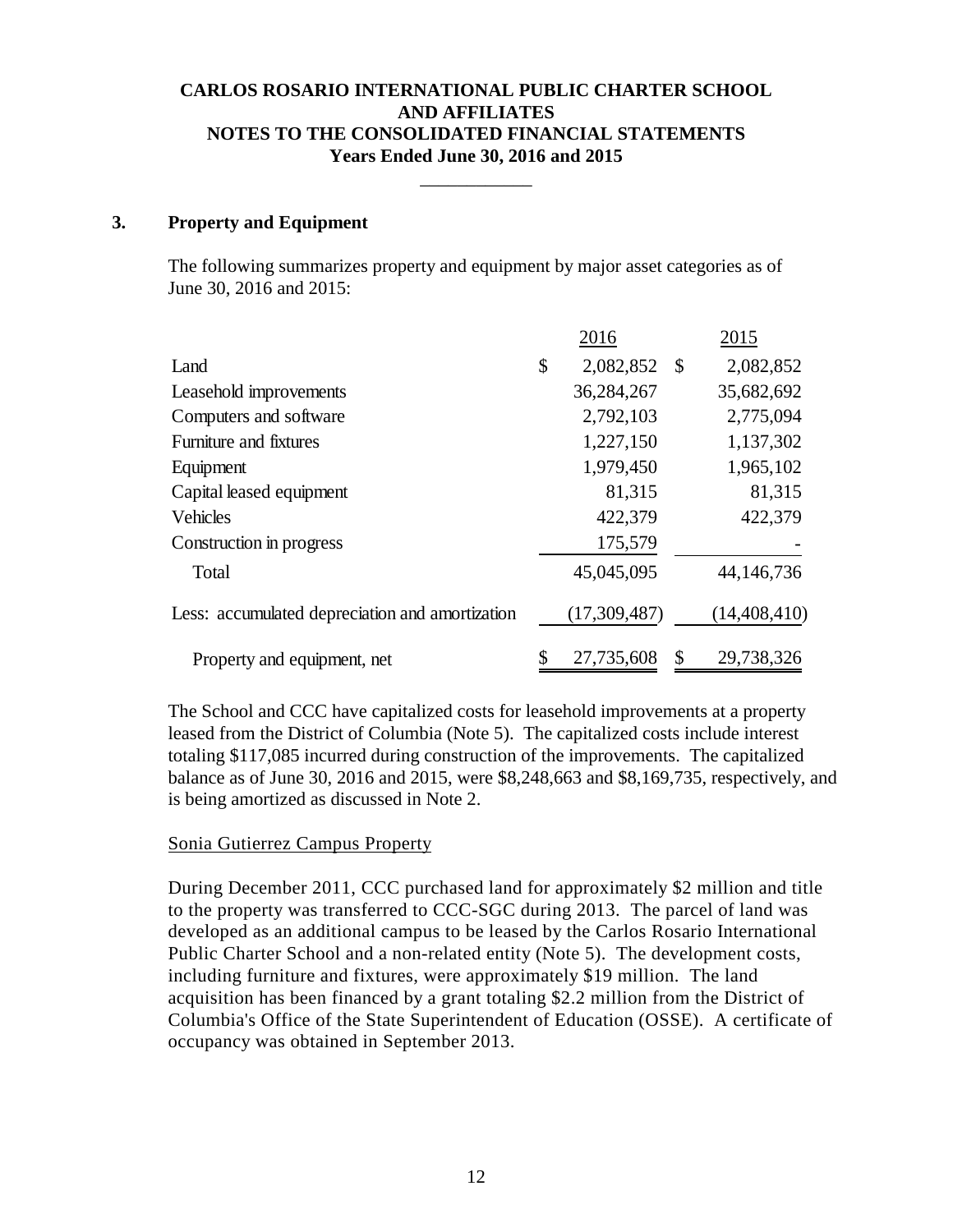\_\_\_\_\_\_\_\_\_\_\_\_

### **3. Property and Equipment (continued)**

The construction and equipment purchase was financed by Bank of America through a qualified equity investment, under the New Market Tax Credit Program between CCC-SGC and the lenders Banc of America CDE V LLC and ESIC New Market Partners Limited Partnership (Note 6).

Total depreciation and amortization expense for the years ended June 30, 2016 and 2015 were \$2,901,077 and \$2,969,520, respectively.

#### **4. Net Assets**

Temporarily restricted net assets at June 30, 2016 and 2015, are available for the following purposes:

|                                   | 2016   | 2015              |
|-----------------------------------|--------|-------------------|
| Student scholarships              |        | 91,086 \$123,856  |
| <b>IME BECAS - Scholarship</b>    | 12,565 | 10,000            |
| Temporarily restricted net assets |        | 103,651 \$133,856 |

Net assets were released from donor restrictions by incurring expenses satisfying the restricted purposes.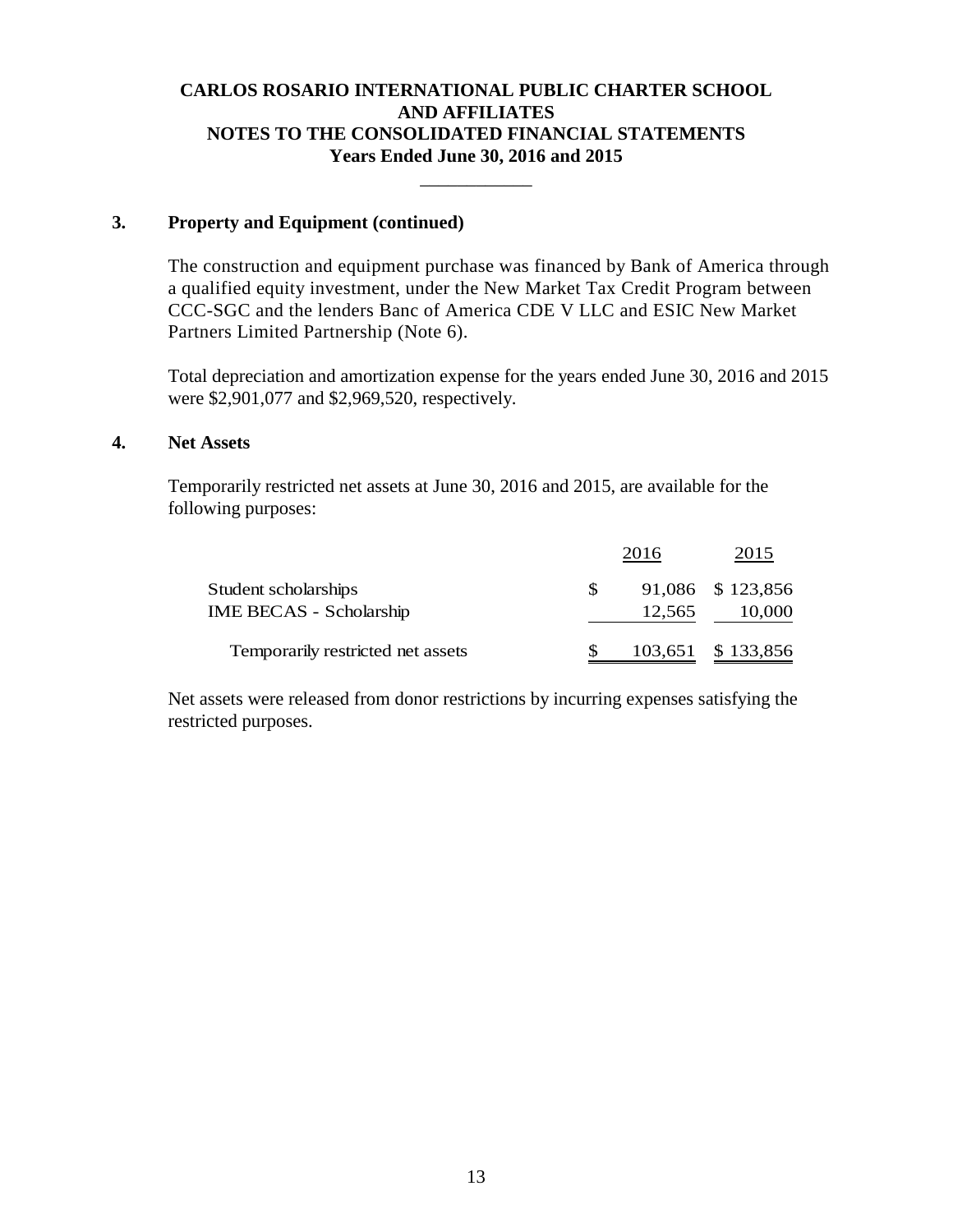\_\_\_\_\_\_\_\_\_\_\_\_

#### **5. Commitments and Contingencies**

#### Operating Lease – Harvard Street

CCC has a long term lease agreement with the District of Columbia for property that required substantial building improvements (Note 3). The lease commenced in July 2001 and expires in 2021. Future minimum payments under this non-cancelable operating lease are as follows:

| Year ending June 30, 2017 | \$<br>70,000  |
|---------------------------|---------------|
| 2018                      | 70,000        |
| 2019                      | 70,000        |
| 2020                      | 70,000        |
| 2021                      | 70,000        |
| 2022                      | 5,833         |
| Total                     | \$<br>355,833 |

CCC has, in turn, sublet office and classroom space in this building to the School and to an unrelated entity. The sublease agreement with the unrelated entity ended on August 1, 2014.

Rental expense under this operating lease for both years ended June 30, 2016 and 2015, was \$70,000.

#### Sonia Gutierrez Campus

On October 12, 2012, CCC signed a sublease agreement with the School for classroom and office space developed at V Street for a period of twenty-five years commencing on the delivery date, which is the date the certificate of occupancy was issued. The sublease has been accounted as a capital lease. Under the sublease terms, the School started paying rent to CCC in October 2013.

On October 31, 2012, CCC signed a sublease agreement with an unrelated party for office and cafeteria space developed at V Street for non-exclusive use in common with other tenants for a period of fifteen years commencing on the delivery date, which is the date the certificate of occupancy was issued. Under the sublease terms, the entity started paying rent the first day of the first month following the delivery date.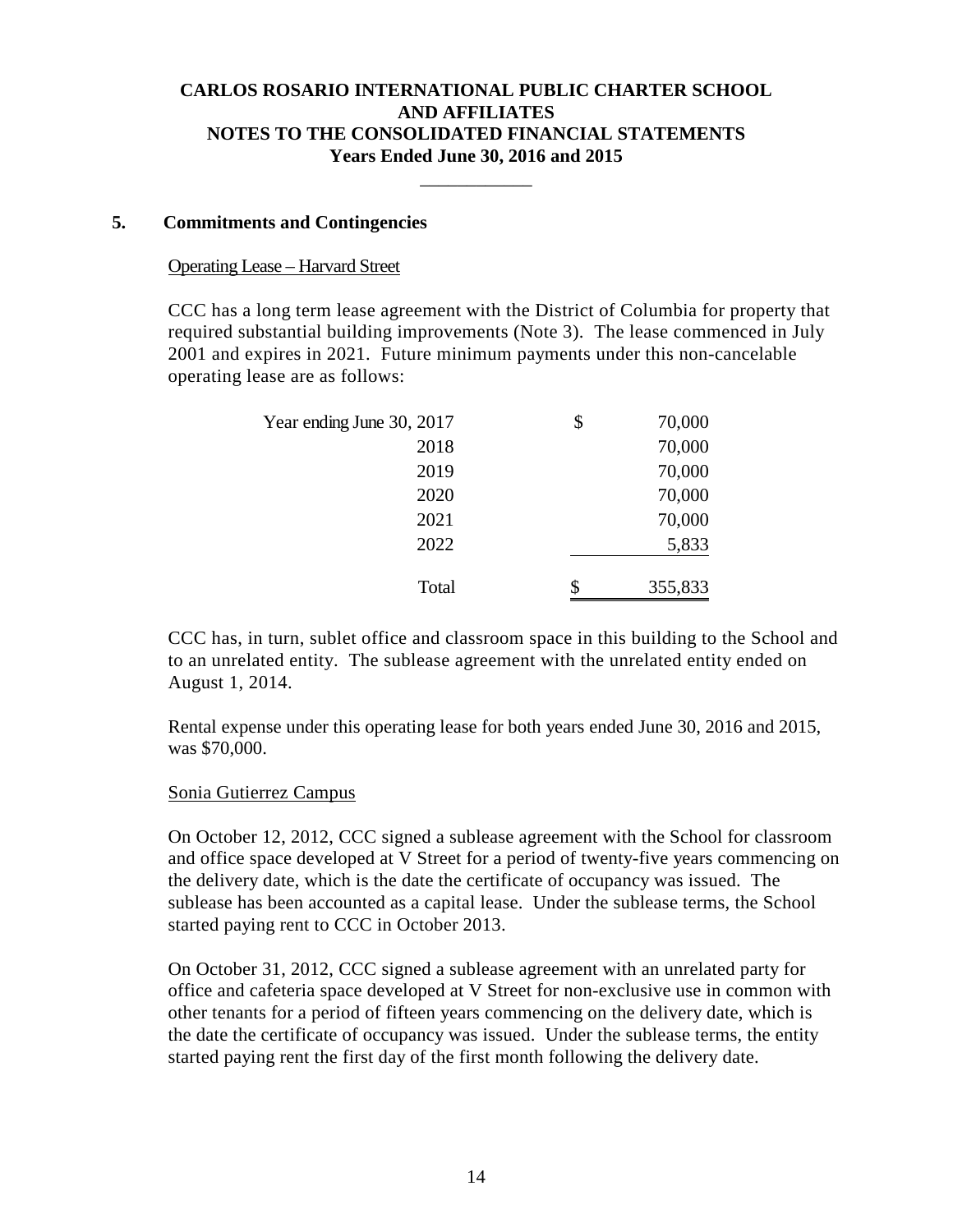\_\_\_\_\_\_\_\_\_\_\_\_

### **5. Commitments and Contingencies (continued)**

This operating sublease (Sonia Gutierrez Campus) calls for monthly rent with annual increases until the expiration of the sublease. The total lease payments are recorded as rental income on a straight-line basis over the lease period, which results in a deferred rent asset. The deferred rent balance as of June 30, 2016 and 2015, totaled \$248,068 and \$168,758 . Rental income for the years ended June 30, 2016 and 2015 was \$2,034,732 and \$1,993,210, respectively.

The minimum commitments to be collected under the V Street non-cancelable operating sublease are as follows:

| Year ending June 30, 2017 |                     | \$<br>461,000 |
|---------------------------|---------------------|---------------|
|                           | 2018                | 475,000       |
|                           | 2019                | 489,000       |
|                           | 2020                | 503,000       |
|                           | 2021                | 519,000       |
|                           | 2022 and thereafter | 3,719,000     |
|                           | Total               | 6,166,000     |

### Capital Leases

The School has entered into lease agreements to finance certain equipment over periods ranging from 36 to 60 months. The lease agreements have been classified as capital leases which are generally accounted for as additions to property and equipment using lease financing. There was no future minimum lease payment as of June 30, 2016, as of June 30, 2015, the future minimum lease payment totaled \$3,464, net of \$113 interest. Interest expense for the years ended June 30, 2016 and 2015, were \$113 and \$745, respectively. At June 30, 2016, the capital leases were fully amortized.

### Employment Contract

The School has an employment-transition contract with its former President, which provides for future payments as services are rendered. The transition period ends upon the Executive's retirement on December 31, 2017.

The School has an employment contract with its Chief Executive Officer, which provides for future payments as services are rendered. The agreement is for a five-year period ending on August 1, 2019.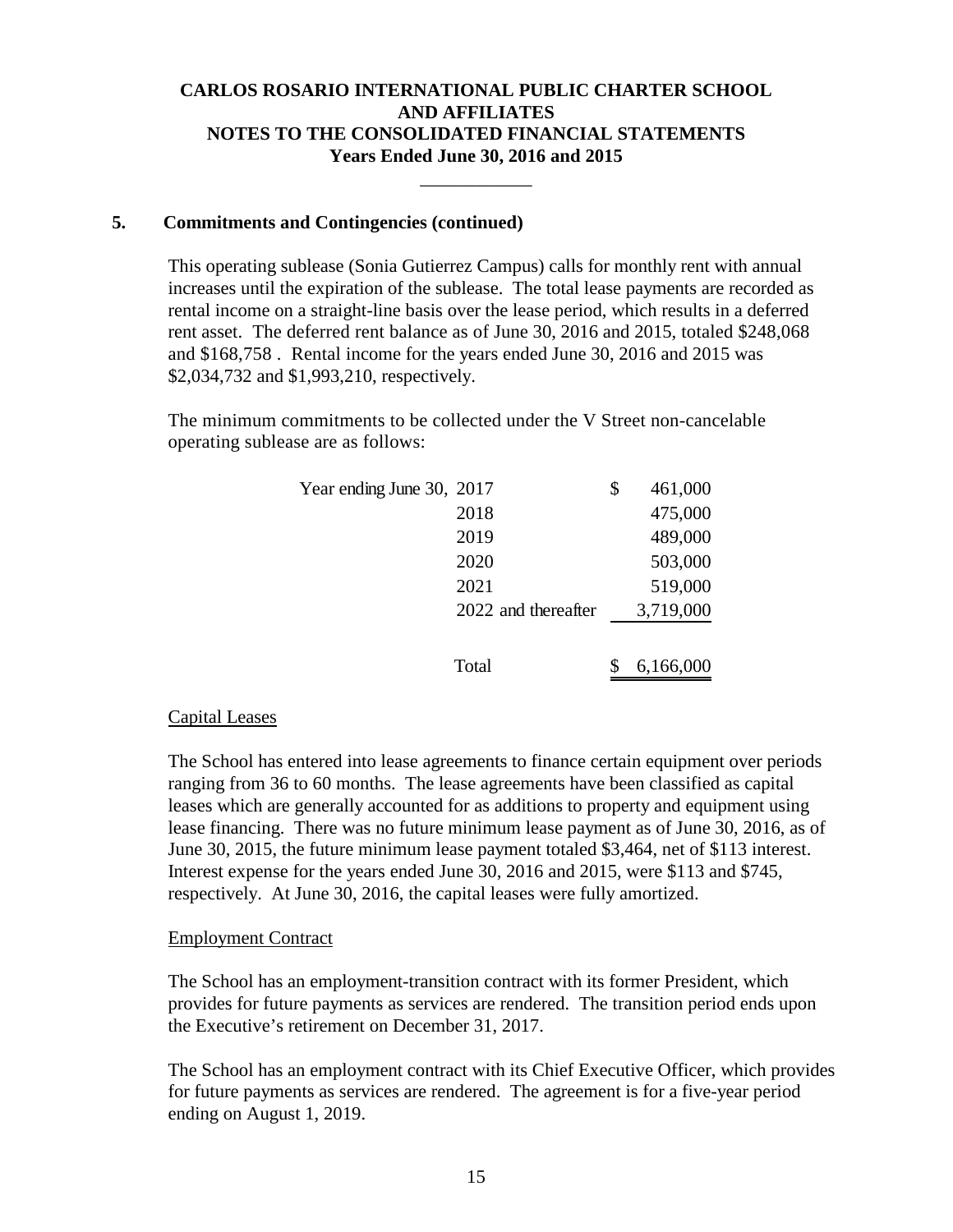\_\_\_\_\_\_\_\_\_\_\_\_

#### **6. Long Term Liabilities**

#### Bond Payable

 On June 13, 2002, CCC issued a \$9,300,000 Revenue Bond through the District of Columbia Pooled Loan Program Revenue Bond, Series A, to finance the renovation and construction of its leased facility. The bond was payable over 20 years with principal payments specified by the bond debt service schedule. The Revenue Bond was fully paid in August 2013, with the proceeds of a term loan from Bank of America, discussed below.

The bond had a floating interest rate, as established weekly by the remarketing agent, based on the London Inter-Bank Offer Rate (LIBOR). However, CCC has entered into an interest rate swap agreement discussed below. Interest expense related to the bond payable was \$221,679 and \$242,878 for the years ended June 30, 2016 and 2015, respectively (before adjustment for the interest rate swap discussed below).

#### Interest Rate Swap

CCC entered into an interest rate swap agreement through Bank of America to reduce the impact of market changes in the variable interest rate for the bonds payable. The agreement effectively changed CCC's interest rate exposure on the floating rate notes to a fixed rate of 4.79%. The interest rate swap agreement matures in 2023, prior to the time the bonds mature. CCC's credit risk is limited to the fair market value of the interest rate swap liability, which totaled \$714,363 and \$778,280 at June 30, 2016 and 2015, respectively. The interest rate swap is reported at fair value at year-end using a Level 2 input discussed in Note 11.

The difference to be paid or received varies as short-term interest rates change and is recognized separately as a change in unrestricted net assets on the statement of activities. The amount recorded as an increase to unrestricted net assets for the years ended June 30, 2016 and 2015, was \$63,917 and \$150,595, respectively.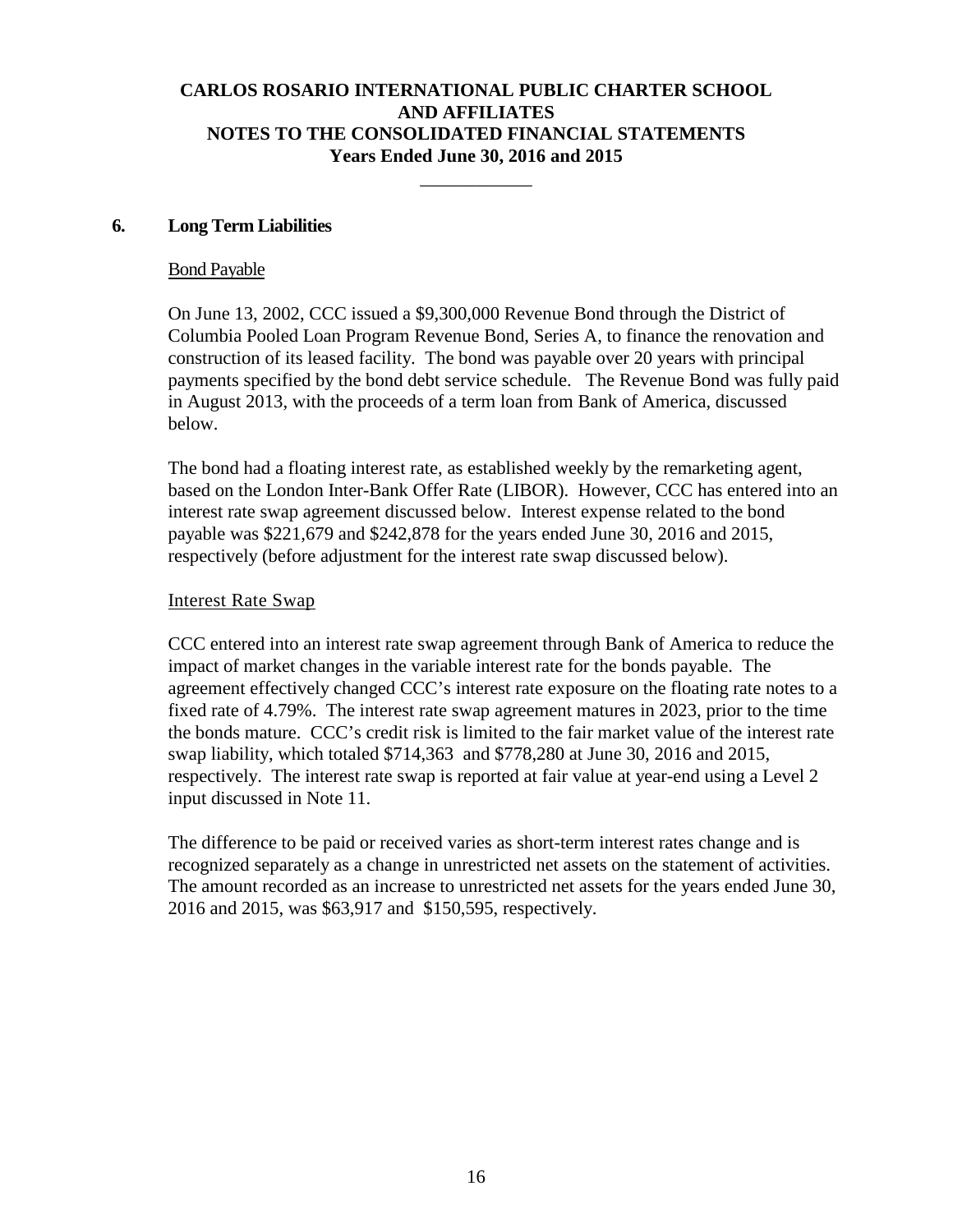\_\_\_\_\_\_\_\_\_\_\_\_

#### **6. Long Term Liabilities (continued)**

#### Harvard Street Refinance

 On August 1, 2013, CCC entered into a ten-year term loan agreement for \$6,107,104 with Bank of America with respect to the Harvard Street campus. The proceeds of the term loan were used to pay off the bond payable described above. The first payment was due on September 1, 2013 and matures on August 1, 2023. The loan bears a floating interest rate equal to the LIBOR Daily Floating Rate plus one hundred seventy-five basis points per annum (the floating rate) (1.87 in 2016). Under the terms of the loan the interest rate swap agreement is to remain in effect.

 The School has guaranteed the performance of the loan obligation. The term loan requires the School to comply with certain financial covenants. The School has met such covenants as June 30, 2016 and 2015. The outstanding balance of the term loan as of June 30, 2016 and 2015 were \$4,757,341 and \$5,262,279, respectively. Interest expense related to the ten-year term loan totaled \$105,101 and \$100,083 for the years ended June 30, 2016 and 2015.

#### Financing under the New Market Tax Credit Program

 On October 31, 2012, CCC-SGC entered into a master loan and disbursement agreement with Banc of America CDE V, LLC, a North Carolina limited liability company (BOA CDE) and ESIC New Markets Partners Limited Partnership, a Maryland limited partnership (ESIC CDE) (collectively referred to as the lenders), to fund the development and construction of the Sonia Gutierrez Campus (Note 3). All proceeds from said loans were deposited into a NMTC loan disbursement account pursuant to periodic draw requests approved by Bank of America (the Agent).

Bank of America N.A., in its capacity as senior leverage lender, has made a leverage loan in the principal amount of \$8,443,200 to the Bank of America Investment Fund. Further, CCC made a leverage loan in the principal amount of \$3,518,000, known as the junior leverage loan, and Banc of America CDE V, LLC has made capital contributions to Bank of America Investment Fund in an aggregate amount of \$5,038,800. Bank of America Investment Fund has been admitted as a member of Banc of America CDE V, LLC, a North Carolina limited liability company, and in consideration of such admission has contributed all of the equity funds, together with the proceeds of the junior leverage loan and the senior leverage loan to the capital of BOA CDE. In turn, CCC-SGC has signed an agreement with Banc of America CDE V LLC (lender), for the above loans known as BOA CDE loans.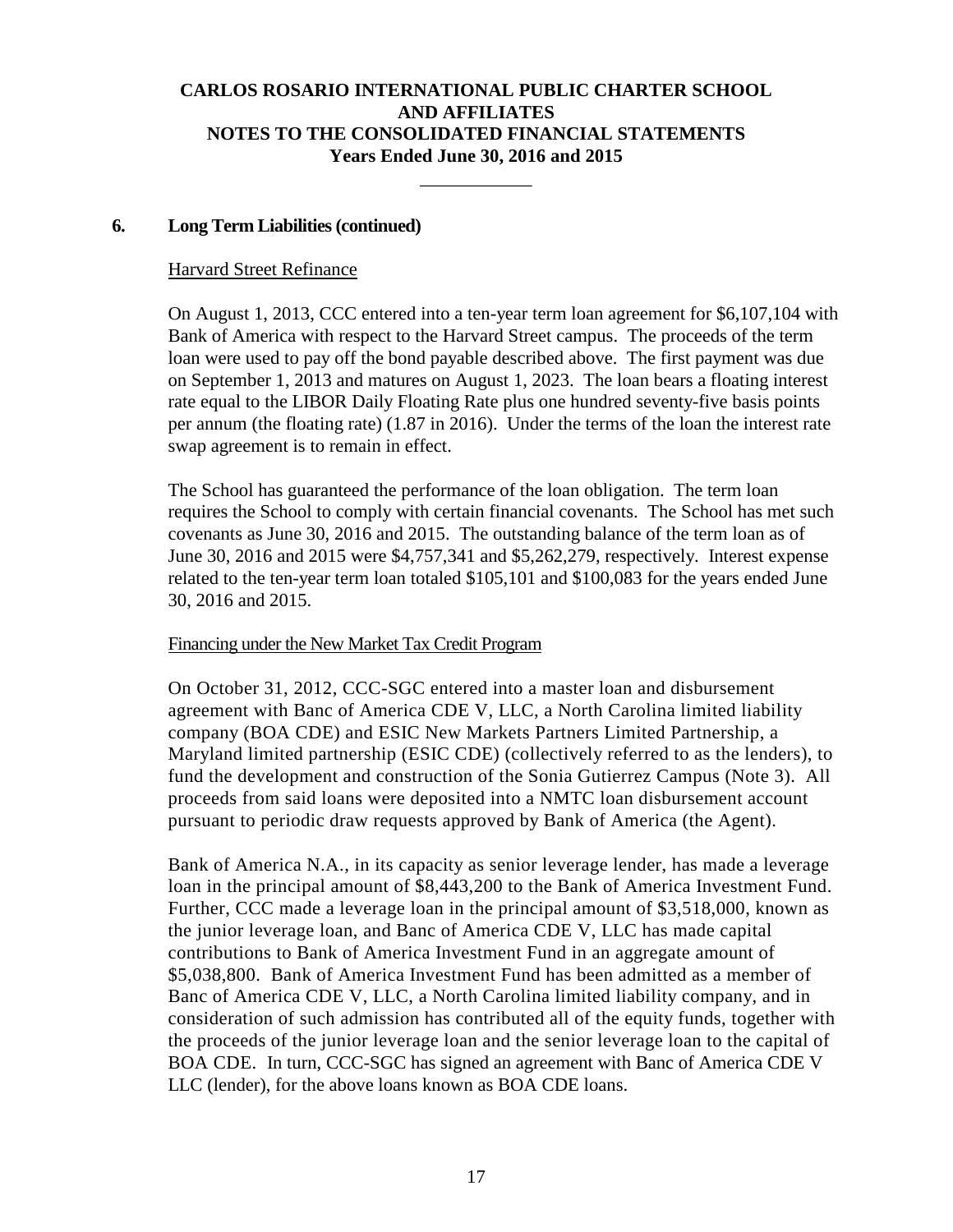\_\_\_\_\_\_\_\_\_\_\_\_

### **6. Long Term Liabilities (continued)**

 Merrill Lynch NMTC Corporation (ML NMTC Lender) has made certain loans in an aggregate principal amount equal to \$4,467,748 (collectively, the ML Upper Tier QLICI Loan) pursuant to a certain loan agreement by and between ML NMTC Lender and ESIC New Markets Partners Limited Partnership. In turn, CCC-SGC has signed an agreement with ESIC New Markets Partners Limited Partnership (lender), for the above loans known as ESIC CDE loans.

The terms of the loans and outstanding balances at June 30, 2016, are as follows:

| BOA CDE Loan A. (Above senior leverage loan of \$8,443,200).<br>Interest is accrued monthly starting on January 15, 2013, at an interest<br>rate of 4.34%. Principal payments are due quarterly through the                                                         |                  |
|---------------------------------------------------------------------------------------------------------------------------------------------------------------------------------------------------------------------------------------------------------------------|------------------|
| maturity date of October 31, 2044.                                                                                                                                                                                                                                  | \$<br>8,443,200  |
| BOA CDE Loan B. (Above Banc of America CDE capital contribution<br>of \$5,038,800). Interest is accrued monthly starting on January 15,<br>2013, at an interest rate of .5%. Principal payments are due quarterly<br>through the maturity date of October 31, 2044. | 5,038,800        |
| America Investment Fund of \$3,518,000). Interest is accrued monthly<br>starting on January 15, 2013, at an interest rate of 1.0%. Principal<br>payments are due quarterly through the maturity date of October 31,<br>2044.                                        | 3,518,000        |
| ESIC CDE Loan A for \$3,941,538. Interest is accrued monthly starting<br>on January 15, 2013, at an interest rate of 4.34%. Principal payments<br>are due quarterly through the maturity date of October 31, 2044.                                                  | 3,941,538        |
| ESIC CDE Loan B for \$526,210. Interest is accrued monthly starting<br>on January 15, 2013, at an interest rate of .5%. Principal payments are<br>due quarterly through the maturity date of October 31, 2044.                                                      | 526,210          |
| Total                                                                                                                                                                                                                                                               | \$<br>21,467,748 |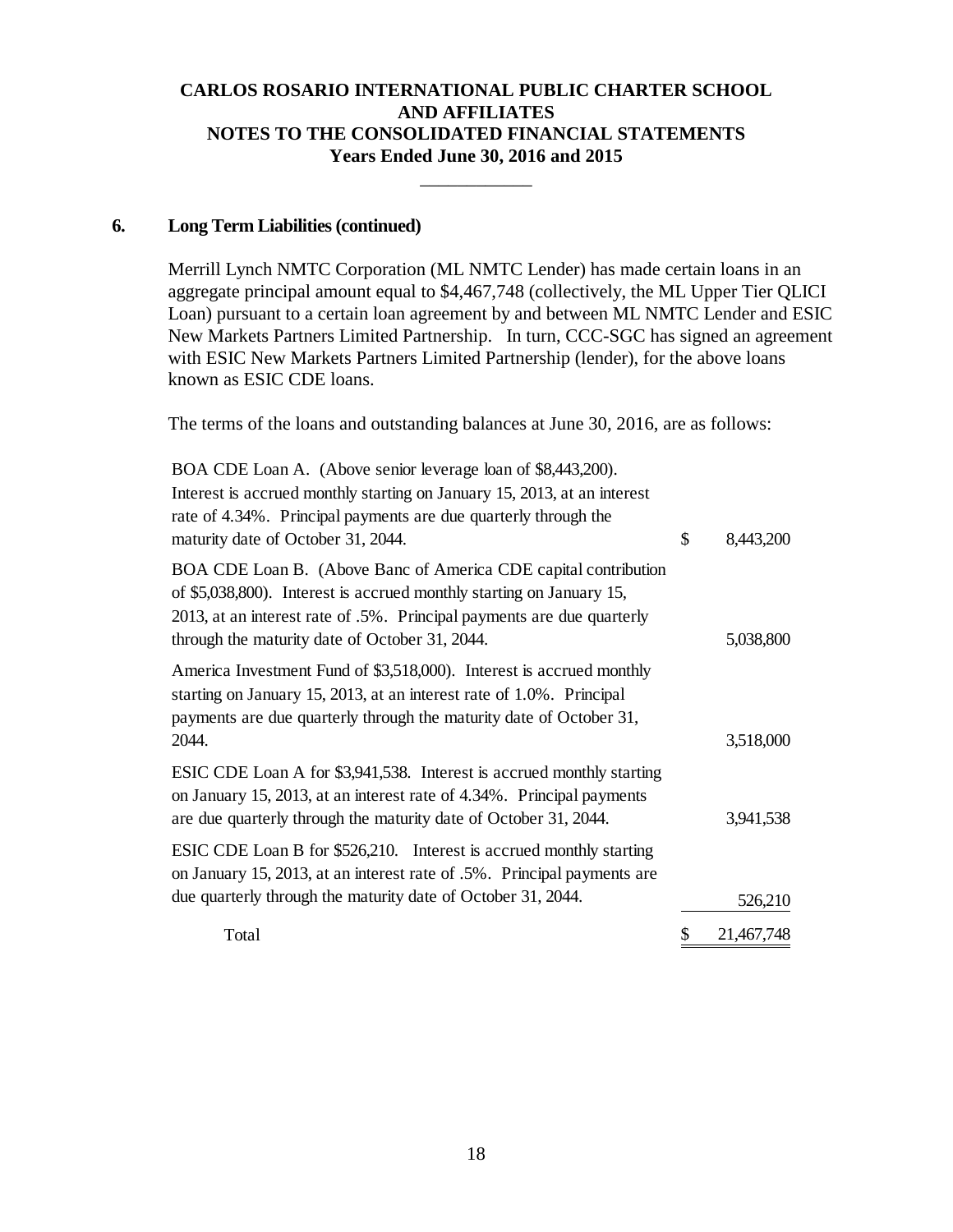\_\_\_\_\_\_\_\_\_\_\_\_

#### **6. Long Term Liabilities (continued)**

The School and CCC have guaranteed the performance of the NMTC obligations. The obligation is secured, among other things, by the operating and subsidy payments and general revenues of the School and CCC. The borrower is subject to certain financial covenants starting six months after completion of construction. The borrower has passed the financial covenants.

In addition to the aforementioned loans, CCC-SGC entered into loans with Building Hope, a Charter School Facilities Fund, and the Office of Public Charter School Financing and Support for \$750,000 each. The terms of the loans and outstanding balances at June 30, 2016, are as follows:

| Building Hope, a Charter School Facilities Fund loan, for \$750,000.     |               |
|--------------------------------------------------------------------------|---------------|
| Interest is paid quarterly in arrears on the first day of each month for |               |
| twelve months. The interest rate of the loan is 6%. Principal            |               |
| payments will commence in October 2013, based on a twenty five           |               |
| year amortization schedule. A balloon payment is due on the              |               |
| maturity date of October 1, 2019.                                        | \$<br>714,918 |
| Office of Public Charter School Financing and Support loan for           |               |
| \$750,000. Interest is paid quarterly in arrears on the first day of     |               |
| each month for twelve months. The interest rate of the loan is 6%.       |               |
| Principal payments will commence in October 2013, based on a             |               |
| twenty five year amortization schedule. A balloon payment is due on      |               |
| the maturity date of October 1, 2019.                                    | 714,917       |
| Total                                                                    | 1,429,835     |

The following summarizes future maturities of long-term debt as of June 30, 2016:

| Year ending June 30, 2017 |                     | 1,072,489    |
|---------------------------|---------------------|--------------|
|                           | 2018                | 834,649      |
|                           | 2019                | 891,478      |
|                           | 2020                | 2,406,545    |
|                           | 2021                | 1,295,332    |
|                           | 2022 and thereafter | 21,154,430   |
|                           | Total               | \$27,654,923 |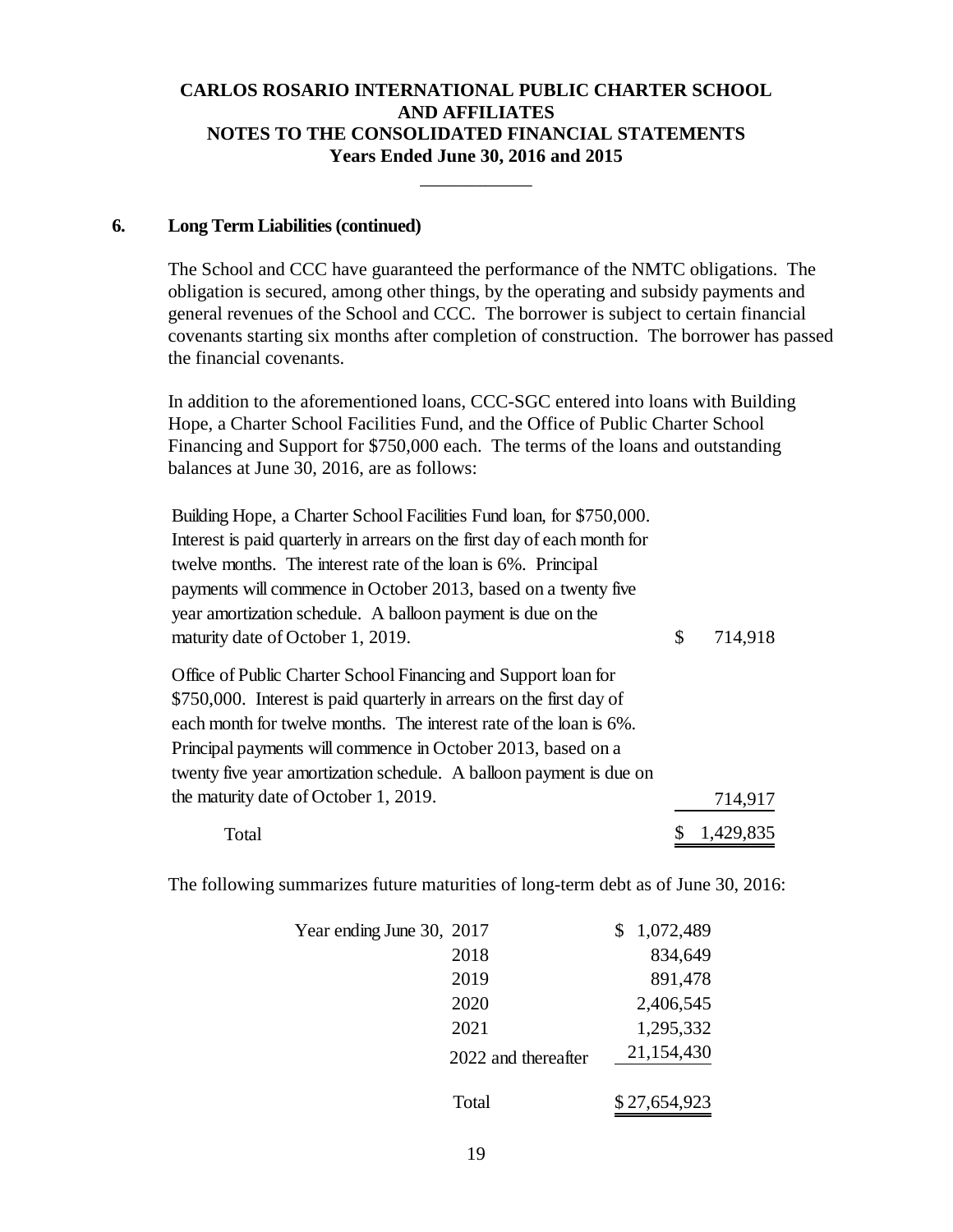\_\_\_\_\_\_\_\_\_\_\_\_

### **7. Retirement Plans**

The School sponsored a 403(b) Plan for all employees that completed 1,000 hours of eligible service. Under this Plan, the School contributed 5% of an eligible employee's base compensation. Participants have the option to rollover their balances to the newly adopted 401(k) Plan or convert their accounts to an IRA. The School plans to terminate the 403(b) Plan when all assets are distributed, as employees rollover their balances to the new 401(k) Plan, or convert their balances into an IRA.

The School adopted a 401(k) Plan effective August 15, 2013 for all employees over 21 years of age, who have completed six months of service working 17.5 hours weekly (which is equal to 408 hours for six months). This is a plan with salary deferral options (pre-tax and Roth), discretionary matching contributions, and a safe harbor non-elective contribution of 3% of employees' compensation. The matching contribution is 300% of the first 1% employees contribute from their compensation. Participants are immediately vested in all contributions. The School's pension expense for the years ended June 30, 2016 and 2015, totaled \$767,523 and \$545,195, respectively.

The School sponsors a nonqualified deferred compensation plan under Internal Revenue Code Section 457(b) of the Internal Revenue Code. Funds are invested in certain money market funds and are included with other assets and other liabilities in the accompanying statement of financial position. The School's obligation is limited to the market value of the invested funds which approximated \$192,878 and \$283,923 at June 30, 2016 and 2015, respectively.

The School also sponsors a nonqualified deferred compensation plan under Internal Revenue Code Section 457(f) of the Internal Revenue Code. Funds are invested in certain money market funds and are included with other assets and other liabilities in the accompanying statement of financial position. The School's obligation is limited to the market value of the invested funds which approximated \$240,631 and \$1,286,401 at June 30, 2016 and 2015, respectively.

#### **8. Donated Services**

During the years ended June 30, 2016 and 2015, the School received pro-bono legal services valued at \$33,482 and \$19,215, respectively. This amount is reflected as revenue and expense in the accompanying consolidated financial statements.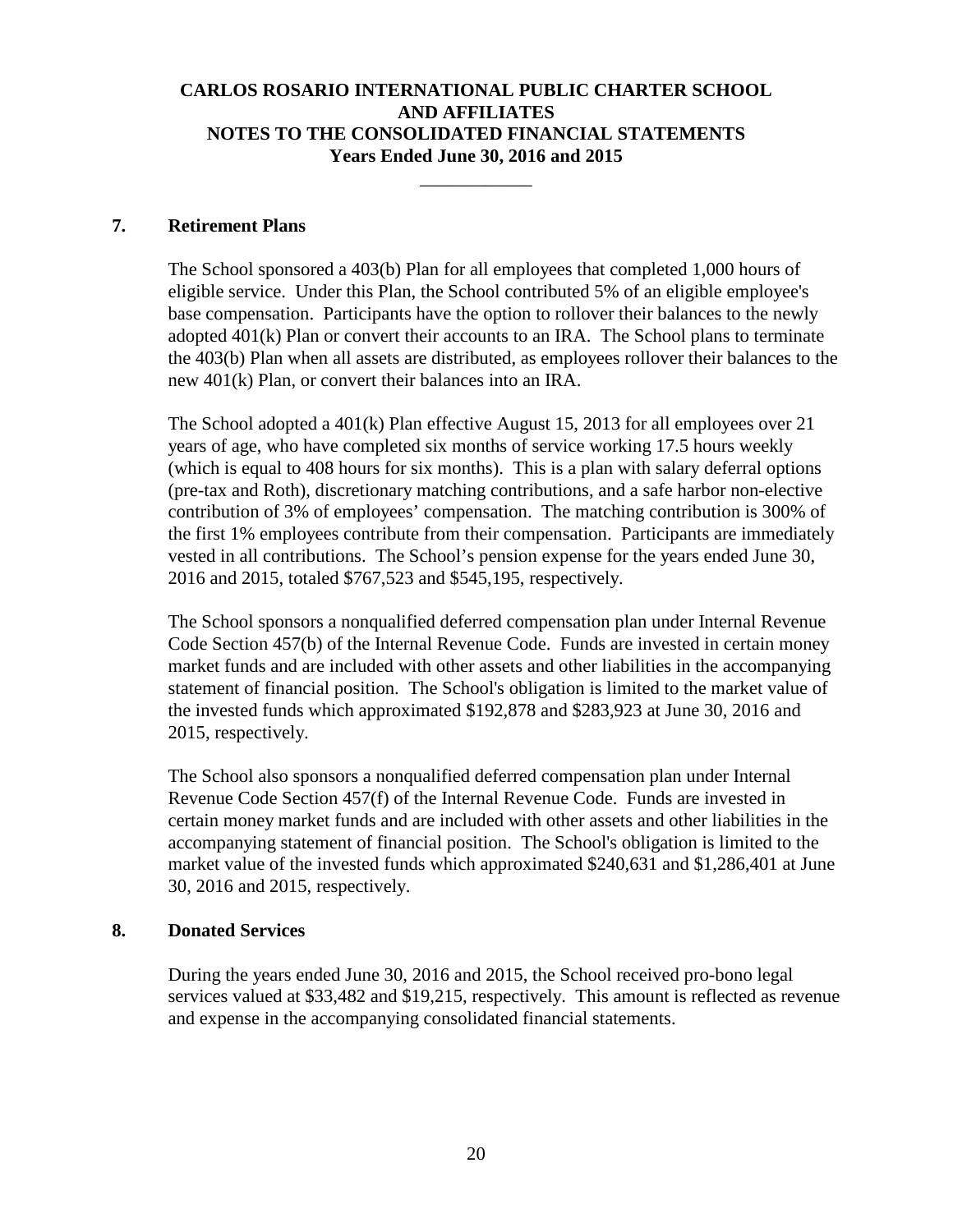\_\_\_\_\_\_\_\_\_\_\_\_

#### **9. Notes Receivable**

 On October 1, 2013, CCC entered into a promissory note with the unrelated party who is subleasing space on the V Street campus for \$976,638 to finance kitchen equipment purchases. The tem of the note is five years with an interest of 4.87% per annum. The minimum commitments to be collected under the agreement are as follows:

|                           | Total | 468,939 |
|---------------------------|-------|---------|
|                           | 2019  | 54,672  |
|                           | 2018  | 212,166 |
| Year ending June 30, 2017 |       | 202,101 |

### **10. Postretirement Benefits – Healthcare and Dental**

In addition to providing pension benefits, in fiscal year 2015, the School adopted a voluntary early retirement incentive program for the benefit of the Carlos Rosario International Charter School employees only. The program will permit eligible employees, who desire to retire following the attainment of age sixty-two but prior to the attainment of age sixty-five, an opportunity to continue to receive medical insurance from the School for a specified period of time, at the same rate and level provided to actively employed employees of the School. In order to be eligible to participate, the employee must have reached the age of 62, have been enrolled in one of the three medical plans offered by the School for at least five years, and have 15 years of full time employment with the School. Surviving spouses are not covered.

The Plan's fiscal year-end and the Plan's valuation are June 30. The School has not contributed to the postretirement benefit plan in fiscal year 2016 or 2015. There were no benefits paid by the Trust during the years ended June 30, 2016 and 2015. The Plan is currently unfunded.

 A summary of the net periodic postretirement benefit costs for the year ended June 30, 2016, is as follows:

|                                          | 2016        | 2015             |
|------------------------------------------|-------------|------------------|
| Service cost                             |             | 34,072 \$ 32,266 |
| Interest cost                            | 12,174      | 1,331            |
| Net periodic postretirement benefit cost | $46,246$ \$ | 33,597           |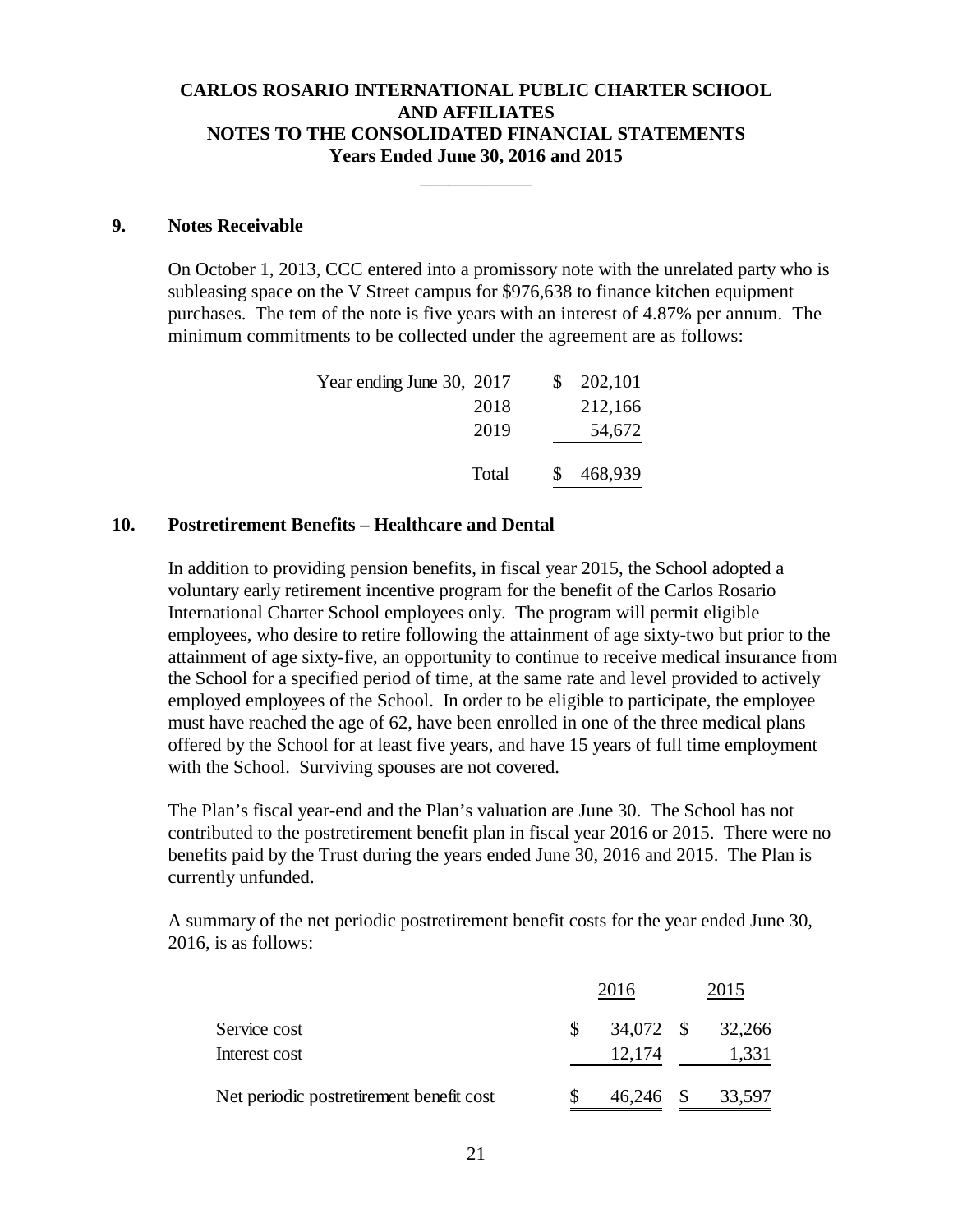\_\_\_\_\_\_\_\_\_\_\_\_

#### **10. Postretirement Benefits - Healthcare and Dental (continued)**

The following table sets forth the financial status of the plan for the years ended June 30, 2016 and 2015:

|                                                                                                      | 2016                                           | 2015                   |
|------------------------------------------------------------------------------------------------------|------------------------------------------------|------------------------|
| Accumulated postretirement benefit<br>obligation (APBO):                                             |                                                |                        |
| Active paticipants fully eligible<br>Active participants not fully eligible<br>Inactive participants | \$<br>$(35, 154)$ \$<br>(296, 102)<br>(22,050) | (18,974)<br>(270, 894) |
| <b>Total APBO</b><br>Plan assets at fair value                                                       | (353,306)                                      | (289, 868)             |
| Accrued postretirement benefit cost unfunded                                                         | (353,306)                                      | (289,868)              |

The weighted average discount rate used to determine the APBO was 4.20% at June 30, 2016, and the long-term inflation rate was 4.50% in 2016. For measurement purposes, assumed healthcare cost trend rates of 7% in 2016 were used, trending down to 4.50%. This rate should be achieved in 2024.

If the assumed healthcare cost trend rate were increased by 1 percentage point, the rates would increase the aggregate of interest and service cost components of the NPPBC by 15.2% or \$7,029. The APBO as of June 30, 2016, would increase 11.7% or \$41,337.

If the assumed healthcare cost trend rate were decreased by 1 percentage point, the rates would decrease the aggregate of interest and service cost components of the NPPBC by 12.8% or \$5,920. The APBO as of June 30, 2016, would decrease 10.0% or \$35,331.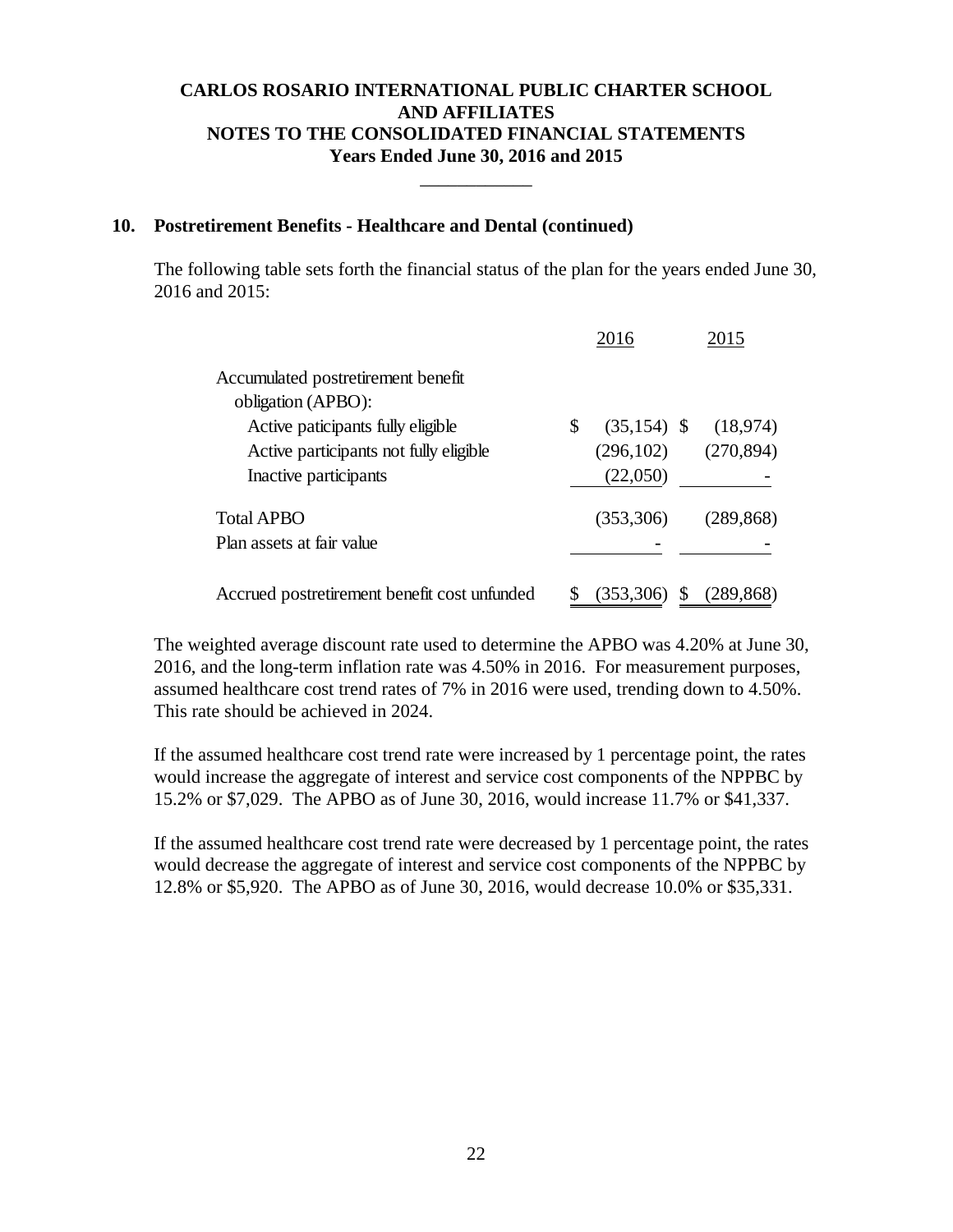\_\_\_\_\_\_\_\_\_\_\_\_

### **10. Postretirement Benefits - Healthcare and Dental (continued)**

The following benefit payments, which reflect expected future service, as appropriate, are expected to be paid over the next ten fiscal years:

| Years ending June 30, 2017 |      | \$<br>10,863  |
|----------------------------|------|---------------|
|                            | 2018 | \$<br>22,944  |
|                            | 2019 | \$<br>21,509  |
|                            | 2020 | \$<br>16,704  |
|                            | 2021 | \$<br>14,397  |
| 2022-2025                  |      | \$<br>100,393 |

#### **11. Fair Value Measurements**

The School reports its fair value measures using a three-level hierarchy that prioritizes the inputs used to measure fair value. This hierarchy, established by generally accepted accounting principles, gives the highest priority to unadjusted quoted prices in active markets for identical assets or liabilities (Level 1 measurements) and the lowest priority to unobservable inputs (Level 3 measurements). The fair value hierarchy is as follows:

- Level 1: Inputs to the valuation methodology are unadjusted quoted prices for identical assets or liabilities that the School has the ability to access.
- Level 2: Inputs to the valuation methodology include:
	- o Quoted prices for similar assets or liabilities in active markets;
	- o Quoted prices for identical or similar assets or liabilities in inactive markets;
	- o Inputs other than quoted prices that are observable for the asset or liability;
	- o Inputs that are derived principally from or corroborated by observable market data by correlation or other means.

If the asset or liability has a specified (contractual) term, the Level 2 input must be observable for substantially the full term of the asset or liability.

• Level 3: Inputs to the valuation methodology are unobservable and significant to the fair value measurement.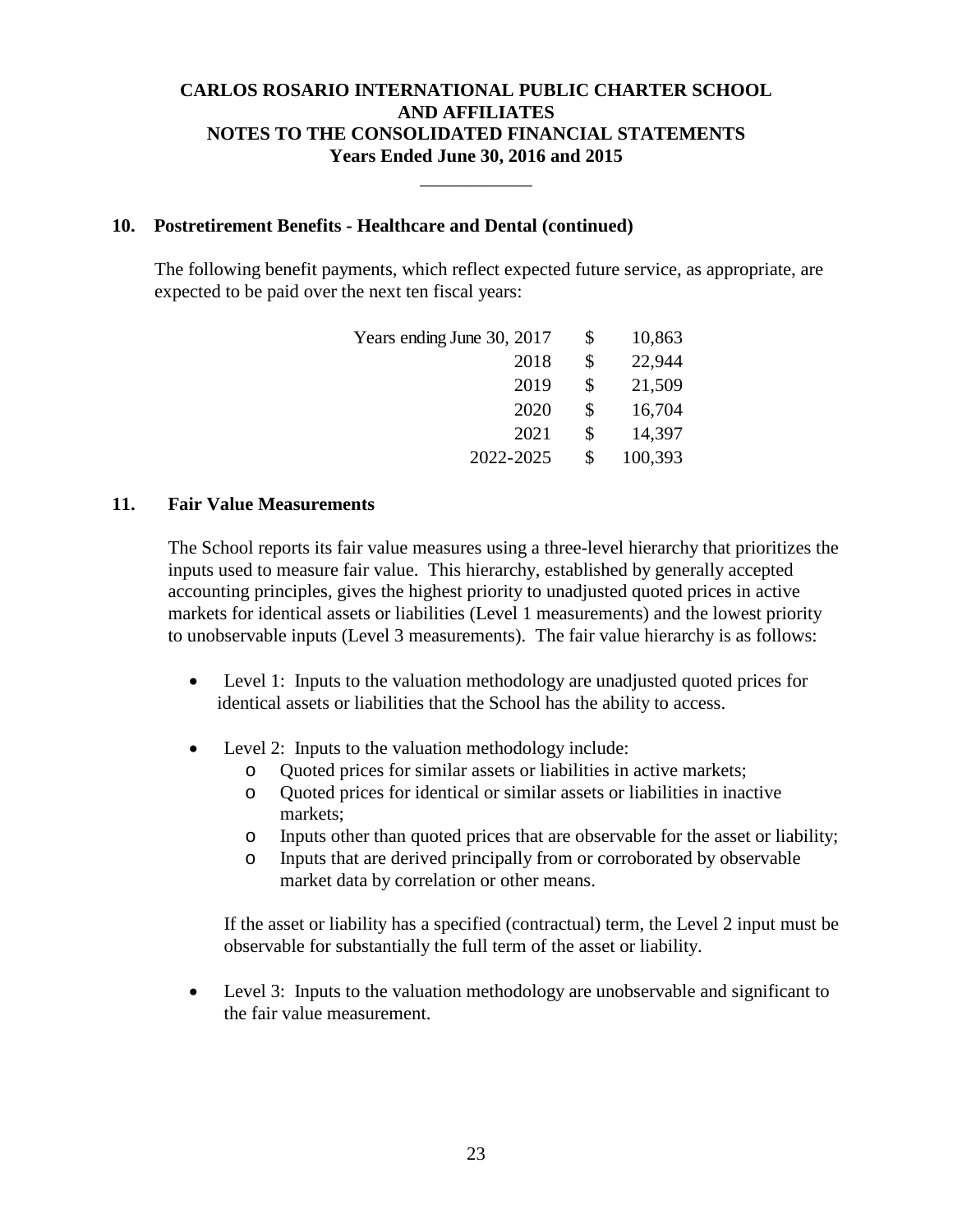\_\_\_\_\_\_\_\_\_\_\_\_

#### **11. Fair Value Measurements (continued)**

The asset's or liability's fair value measurement level within the fair value hierarchy is based on the lowest level of any input that is significant to the fair value measurement. Valuation techniques used need to maximize the use of observable inputs and minimize the use of unobservable inputs.

The availability of observable market data is monitored to assess the appropriate classification of financial instruments within the fair value hierarchy. Changes in economic conditions or model-based valuation techniques may require the transfer of financial instruments from one fair value level to another. In such instances, the transfer is reported as of the end of the reporting period. For the years ended June 30, 2016 and 2015, there were no significant transfers in or out of levels 1, 2 or 3.

Following is a description of the valuation methodologies used for investments measured at fair value and their classification in the valuation hierarchy:

Investments in *money market funds* (Note 2) are valued at the net asset value of shares held by the School at year-end, which generally is \$1 per each unit held. Such securities are classified within Level 1 of the valuation hierarchy.

Investments in *certificates of deposit* (Note 2) are valued by discounting the related cash flows based on current yields of similar instruments with comparable derivatives considering the credit worthiness of the issuer. Such securities are classified within Level 2 of the valuation hierarchy.

Investments in *mutual funds* (Note 2) are valued at the net asset value of shares of funds selected by the participants of the 457(b) and 457(f) plans (Note 7) as reported at year-end in the listing of the applicable major exchanges. Such securities are classified within Level 1 of the valuation hierarchy.

The value of liability of the *interest rate swap,* discussed in Note 6, is calculated using models based on market parameters for all substantial terms of the contract, provided by Bank of America. This is a level 2 input disclosed above.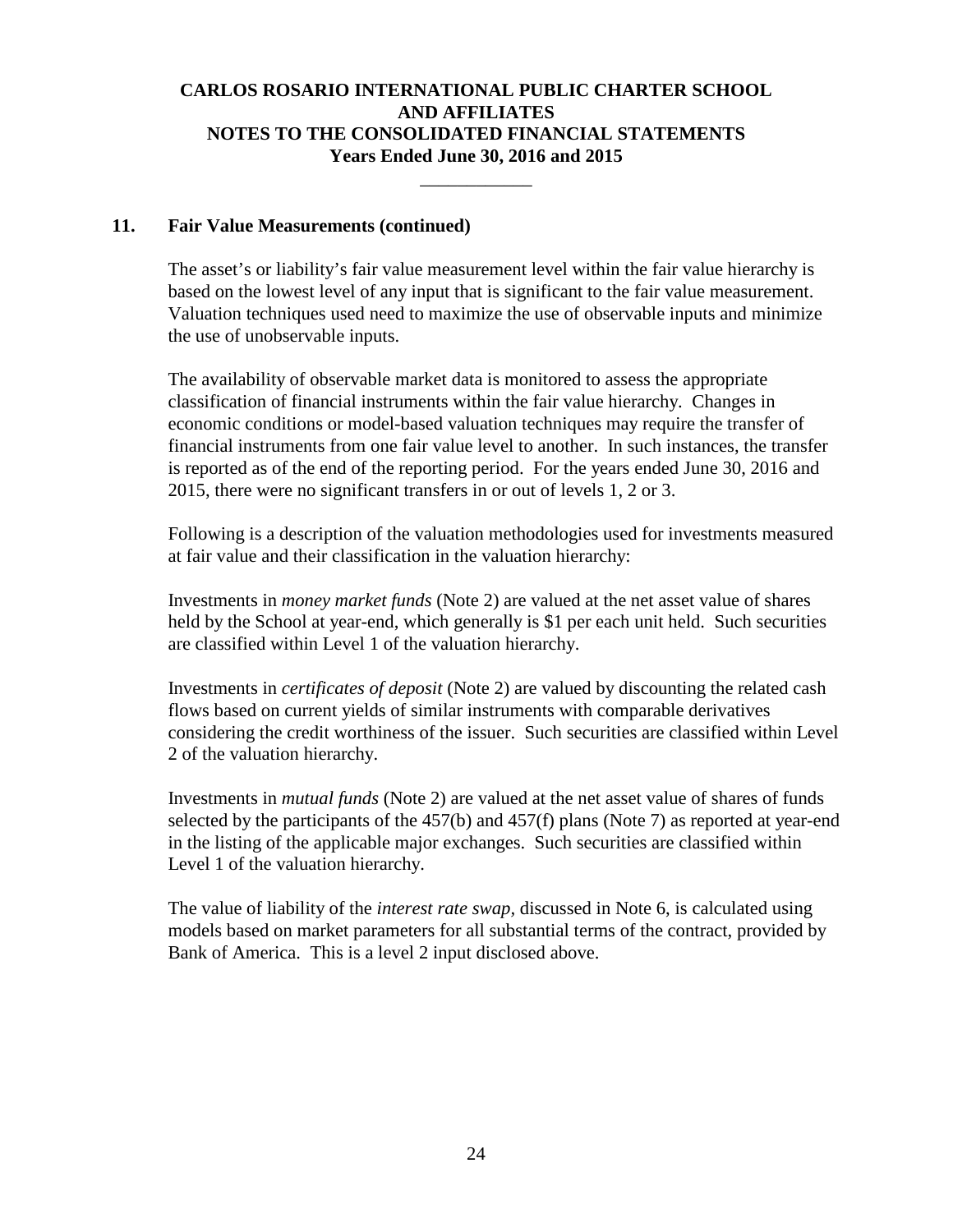\_\_\_\_\_\_\_\_\_\_\_\_

#### **11. Fair Value Measurements (continued)**

The following summarizes information about the fair value measurements used as June 30, 2016 and 2015:

| 2016                                                       |               | Total     | Level 1       |                        |               | Level 2   |
|------------------------------------------------------------|---------------|-----------|---------------|------------------------|---------------|-----------|
| Assets                                                     |               |           |               |                        |               |           |
| <b>Money Market Funds</b>                                  |               |           |               |                        |               |           |
| cash equivalents (Note 2)                                  | $\mathcal{S}$ |           |               | 2,579,187 \$ 2,579,187 | <sup>\$</sup> |           |
| Certificates of Deposit (Note 2)                           |               | 3,142,281 |               |                        |               | 3,142,281 |
| Mutual funds - other assets<br>$457(b)$ and $457(f)$ Plans |               | 433,509   |               | 433,509                |               |           |
| <b>Total assets</b>                                        | \$            | 6,154,977 |               | \$3,012,696            | \$            | 3,142,281 |
| Liabilities                                                |               |           |               |                        |               |           |
| Interest swap liability                                    | \$            | 714,363   | \$            |                        | \$            | 714,363   |
|                                                            |               |           |               |                        |               |           |
| 2015                                                       |               | Total     |               | Level 1                |               | Level 2   |
| Assets                                                     |               |           |               |                        |               |           |
| <b>Money Market Funds</b>                                  |               |           |               |                        |               |           |
| cash equivalents (Note 2)                                  | $\mathcal{S}$ | 2,579,187 | $\mathcal{S}$ | 2,579,187              | \$            |           |
| Certificates of Deposit (Note 2)                           |               | 3,058,415 |               |                        |               | 3,058,415 |
| Mutual funds - other assets                                |               |           |               |                        |               |           |
| $457(b)$ and $457(f)$ Plans                                |               | 1,570,324 |               | 1,570,324              |               |           |
| <b>Total assets</b>                                        | S             | 7,207,926 | S.            | 4,149,511              | \$            | 3,058,415 |
| Liabilities                                                |               |           |               |                        |               |           |

### **12. Supplemental Cash Flow Information**

Cash paid during the year June 30, 2016 and 2015 for interest totaled \$1,004,267 and \$801,027, respectively. Non-cash donated services received during the years 2016 and 2015, were \$33,482 and \$19,215, respectively.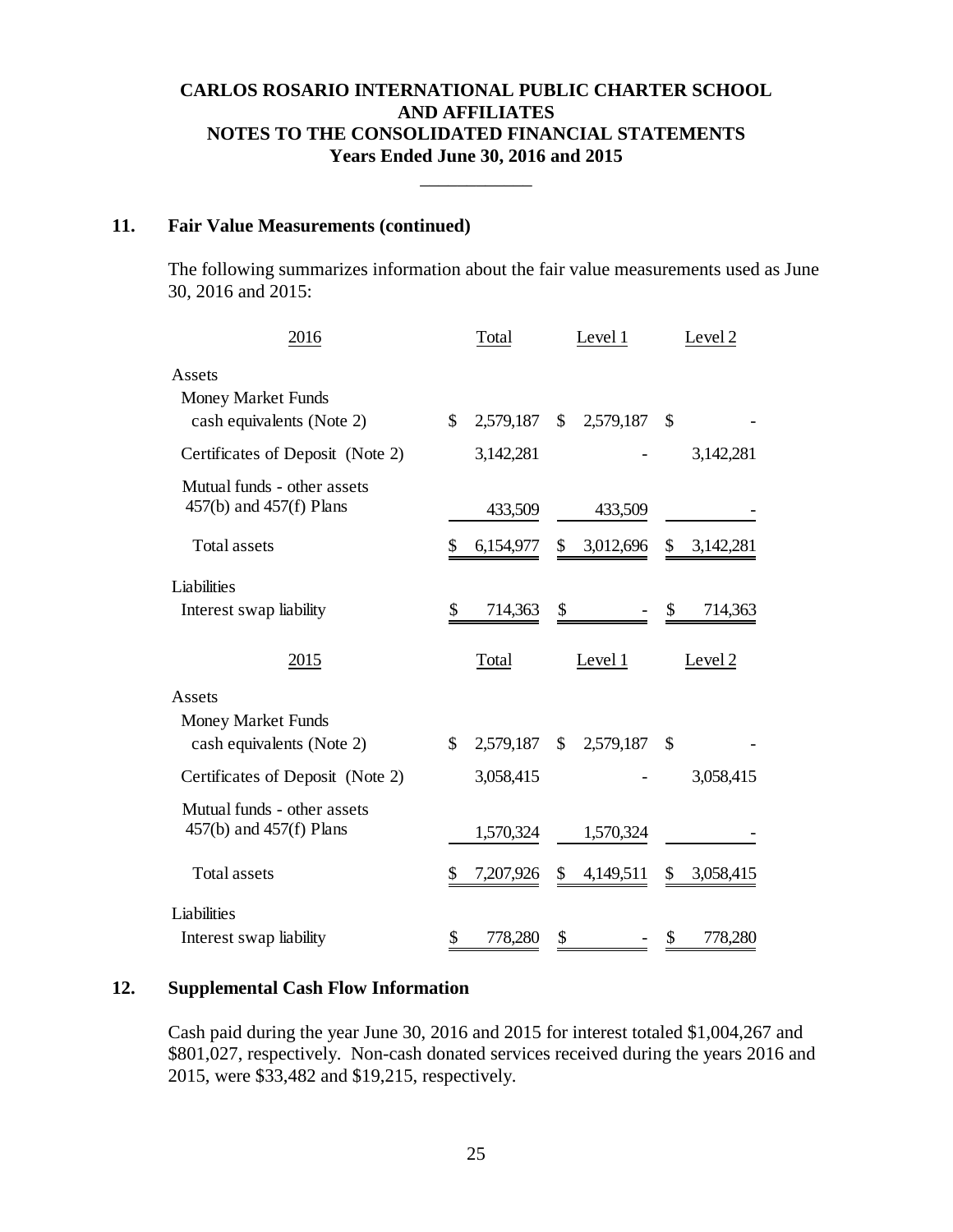#### **CARLOS ROSARIO INTERNATIONAL PUBLIC CHARTER SCHOOL AND AFFILIATES CONSOLIDATED SUPPLEMENTAL SCHEDULE OF FUNCTIONAL EXPENSES Year Ended June 30, 2016**

**\_\_\_\_\_\_\_\_\_\_\_\_\_**

|                                          | Educational<br>Programs | Rental<br>Operation | General and<br>Administrative | Fundraising  | 2016<br>Total |
|------------------------------------------|-------------------------|---------------------|-------------------------------|--------------|---------------|
| PERSONNEL SALARIES AND BENEFITS          |                         |                     |                               |              |               |
| <b>Salaries</b>                          | \$<br>10,259,784        | \$<br>715,402       | 1,568,632<br>\$               | \$           | \$12,543,818  |
| Employee benefits                        | 2,575,055               | 198,022             | 572,581                       |              | 3,345,658     |
| Contract staff                           | 6,929                   |                     | 23,188                        |              | 30,117        |
| Professional development                 | 141,887                 | 5,435               | 50,912                        |              | 198,234       |
| Total personnel, salaries and benefits   | 12,983,655              | 918,859             | 2,215,313                     |              | 16,117,827    |
| <b>DIRECT STUDENT COSTS</b>              |                         |                     |                               |              |               |
| Supplies and materials                   | 305,172                 |                     |                               |              | 305,172       |
| Transportation                           | 50,047                  |                     |                               |              | 50,047        |
| Contracted instruction fees              | 25,367                  |                     |                               |              | 25,367        |
| Student assessments                      | 13,243                  |                     |                               |              | 13,243        |
| Food service/workforce program           | 304,648                 |                     |                               |              | 304,648       |
| Other student costs                      | 67,788                  |                     |                               |              | 67,788        |
| Total direct student costs               | 766,265                 |                     |                               |              | 766,265       |
| <b>OCCUPANCY EXPENSES</b>                |                         |                     |                               |              |               |
| Rent                                     |                         | 45,871              | 24,125                        |              | 69,996        |
| Maintenance and repairs                  | 22,681                  | 338,654             | 185,803                       |              | 547,138       |
| <b>Utilities</b>                         |                         | 352,350             | 185,306                       |              | 537,656       |
| Contracted building services             | 340,599                 | 395,294             | 247,461                       |              | 983,354       |
| Depreciation and amortization - facility | 540,628                 |                     |                               |              | 540,628       |
| Interest - facility                      | 18,554                  |                     | 45                            |              | 18,599        |
| Total occupancy expenses                 | 922,462                 | 1,132,169           | 642,740                       |              | 2,697,371     |
| <b>OFFICE EXPENSES</b>                   |                         |                     |                               |              |               |
| Office supplies and materials            | 252,541                 | 23,935              | 33,477                        | 567          | 310,520       |
| Equipment rental                         | 499,551                 |                     | 38,519                        |              | 538,070       |
| Telephone and telecommunications         | 230,119                 | 9,601               | 25,685                        |              | 265,405       |
| Legal/accounting /professional fees      | 247,081                 | 375,328             | 494,344                       |              | 1,116,753     |
| Printing and publications                | 85,307                  | 273                 | 3,373                         |              | 88,953        |
| Postage and shipping                     | 2,962                   | 872                 | 1,186                         |              | 5,020         |
| Other office expense                     | 41,658                  | 11,960              | 75,037                        | 169          | 128,824       |
| Total office expenses                    | 1,359,219               | 421,969             | 671,621                       | 736          | 2,453,545     |
| <b>GENERAL EXPENSES</b>                  |                         |                     |                               |              |               |
| Insurance                                | 152,859                 | 64,305              | 52,097                        |              | 269,261       |
| Interest                                 | 374                     | 887,479             | 97,815                        |              | 985,668       |
| Administration fee                       | 215,639                 |                     | 25,083                        |              | 240,722       |
| Depreciation and amortization            | 1,196,163               | 737,879             | 458,859                       |              | 2,392,901     |
| Other general expense                    | 148,808                 | 31,123              | 78,458                        | 73,622       | 332,011       |
| Total general expenses                   | 1,713,843               | 1,720,786           | 712,312                       | 73,622       | 4,220,563     |
| TOTAL EXPENSES                           | 17,745,444<br>\$        | 4,193,783<br>\$     | 4,241,986<br>S                | \$<br>74,358 | \$26,255,571  |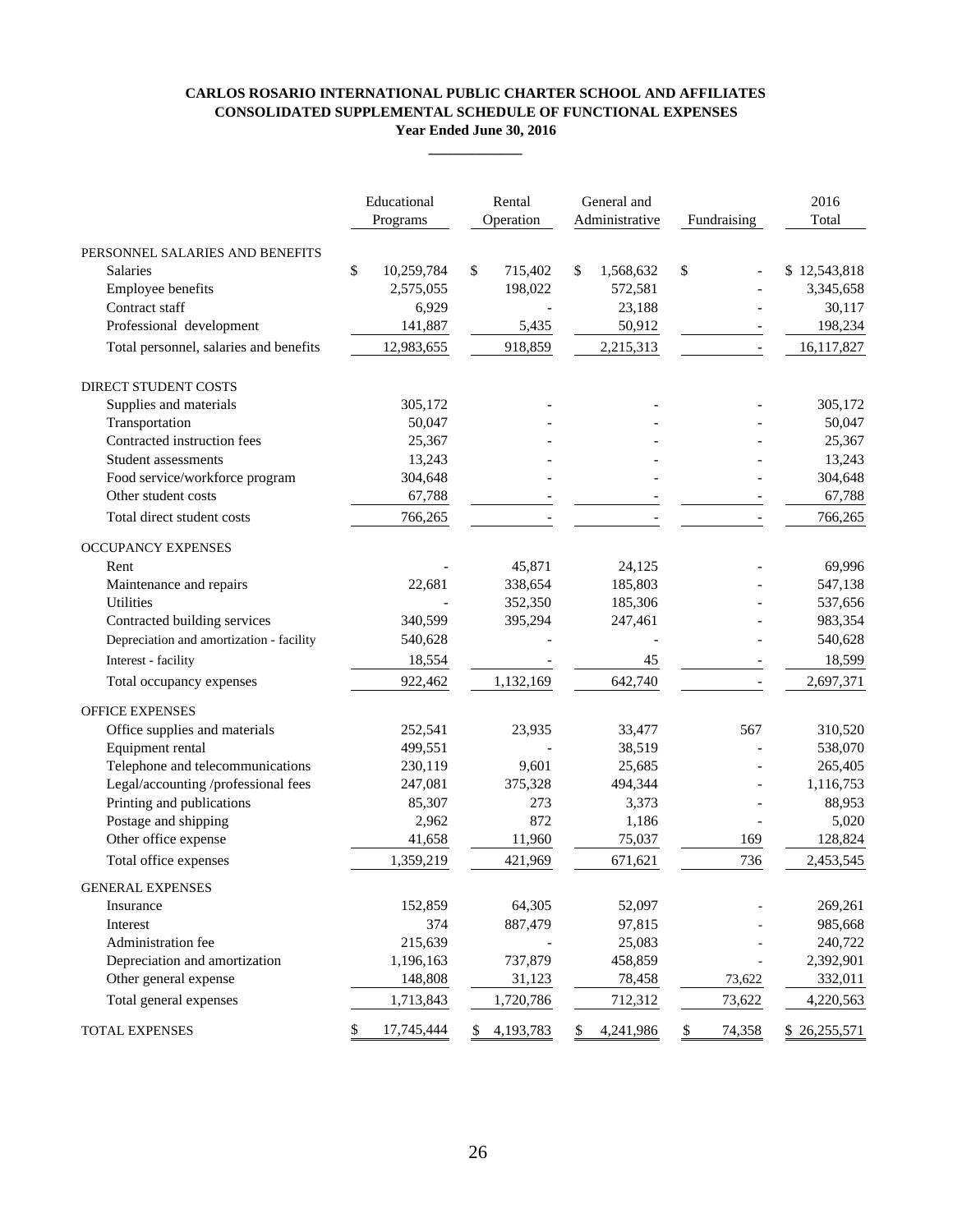### **CARLOS ROSARIO INTERNATIONAL PUBLIC CHARTER SCHOOL AND AFFILIATES CONSOLIDATING SUPPLEMENTAL STATEMENT OF FINANCIAL POSITION**

**June 30, 2016**

| CCC<br>CCC-SGC<br><b>CRCS</b><br>Eliminations<br>Total<br><b>ASSETS</b><br>Current assets<br>Cash and cash equivalents<br>Unrestricted<br>\$<br>11,942,634<br>1,578,624<br>19,131,789<br>5,610,531<br>\$<br>-S<br>\$<br>Restricted<br>3,250,928<br>(1,578,624)<br>1,672,304<br>11,942,634<br>8,861,459<br>20,804,093<br>54,336<br>Due from related party<br>503,155<br>(557, 491)<br>Grant and other receivables<br>1,089<br>1,089<br>Current portion of notes receivable<br>202,101<br>202,101<br>272,366<br>960,888<br>Prepaid and other assets<br>688,522<br>Current, net investment in direct financing lease<br>229,008<br>(229,008)<br>12,270,425<br>10,484,245<br>21,968,171<br>Total current assets<br>(786, 499)<br>3,142,281<br>3,142,281<br>Investments<br>Note receivable<br>3,784,839<br>3,784,839<br>Property and equipment, net<br>20,590,820<br>6,824,896<br>319,892<br>27,735,608<br>Deferred rent receivable<br>2,443,502<br>(2,195,434)<br>248,068<br>Facility repair and improvements reserve fund<br>1,578,624<br>(1,578,624)<br>Other assets<br>433,509<br>433,509<br>Cost of issuance, net<br>694,008<br>694,008<br>Net investment in direct financing lease<br>12,950,583<br>(12,950,583)<br>Deposits<br>127,440<br>(127, 440) |
|--------------------------------------------------------------------------------------------------------------------------------------------------------------------------------------------------------------------------------------------------------------------------------------------------------------------------------------------------------------------------------------------------------------------------------------------------------------------------------------------------------------------------------------------------------------------------------------------------------------------------------------------------------------------------------------------------------------------------------------------------------------------------------------------------------------------------------------------------------------------------------------------------------------------------------------------------------------------------------------------------------------------------------------------------------------------------------------------------------------------------------------------------------------------------------------------------------------------------------------------------------|
|                                                                                                                                                                                                                                                                                                                                                                                                                                                                                                                                                                                                                                                                                                                                                                                                                                                                                                                                                                                                                                                                                                                                                                                                                                                        |
|                                                                                                                                                                                                                                                                                                                                                                                                                                                                                                                                                                                                                                                                                                                                                                                                                                                                                                                                                                                                                                                                                                                                                                                                                                                        |
|                                                                                                                                                                                                                                                                                                                                                                                                                                                                                                                                                                                                                                                                                                                                                                                                                                                                                                                                                                                                                                                                                                                                                                                                                                                        |
|                                                                                                                                                                                                                                                                                                                                                                                                                                                                                                                                                                                                                                                                                                                                                                                                                                                                                                                                                                                                                                                                                                                                                                                                                                                        |
|                                                                                                                                                                                                                                                                                                                                                                                                                                                                                                                                                                                                                                                                                                                                                                                                                                                                                                                                                                                                                                                                                                                                                                                                                                                        |
|                                                                                                                                                                                                                                                                                                                                                                                                                                                                                                                                                                                                                                                                                                                                                                                                                                                                                                                                                                                                                                                                                                                                                                                                                                                        |
|                                                                                                                                                                                                                                                                                                                                                                                                                                                                                                                                                                                                                                                                                                                                                                                                                                                                                                                                                                                                                                                                                                                                                                                                                                                        |
|                                                                                                                                                                                                                                                                                                                                                                                                                                                                                                                                                                                                                                                                                                                                                                                                                                                                                                                                                                                                                                                                                                                                                                                                                                                        |
|                                                                                                                                                                                                                                                                                                                                                                                                                                                                                                                                                                                                                                                                                                                                                                                                                                                                                                                                                                                                                                                                                                                                                                                                                                                        |
|                                                                                                                                                                                                                                                                                                                                                                                                                                                                                                                                                                                                                                                                                                                                                                                                                                                                                                                                                                                                                                                                                                                                                                                                                                                        |
|                                                                                                                                                                                                                                                                                                                                                                                                                                                                                                                                                                                                                                                                                                                                                                                                                                                                                                                                                                                                                                                                                                                                                                                                                                                        |
|                                                                                                                                                                                                                                                                                                                                                                                                                                                                                                                                                                                                                                                                                                                                                                                                                                                                                                                                                                                                                                                                                                                                                                                                                                                        |
|                                                                                                                                                                                                                                                                                                                                                                                                                                                                                                                                                                                                                                                                                                                                                                                                                                                                                                                                                                                                                                                                                                                                                                                                                                                        |
|                                                                                                                                                                                                                                                                                                                                                                                                                                                                                                                                                                                                                                                                                                                                                                                                                                                                                                                                                                                                                                                                                                                                                                                                                                                        |
|                                                                                                                                                                                                                                                                                                                                                                                                                                                                                                                                                                                                                                                                                                                                                                                                                                                                                                                                                                                                                                                                                                                                                                                                                                                        |
|                                                                                                                                                                                                                                                                                                                                                                                                                                                                                                                                                                                                                                                                                                                                                                                                                                                                                                                                                                                                                                                                                                                                                                                                                                                        |
|                                                                                                                                                                                                                                                                                                                                                                                                                                                                                                                                                                                                                                                                                                                                                                                                                                                                                                                                                                                                                                                                                                                                                                                                                                                        |
|                                                                                                                                                                                                                                                                                                                                                                                                                                                                                                                                                                                                                                                                                                                                                                                                                                                                                                                                                                                                                                                                                                                                                                                                                                                        |
|                                                                                                                                                                                                                                                                                                                                                                                                                                                                                                                                                                                                                                                                                                                                                                                                                                                                                                                                                                                                                                                                                                                                                                                                                                                        |
|                                                                                                                                                                                                                                                                                                                                                                                                                                                                                                                                                                                                                                                                                                                                                                                                                                                                                                                                                                                                                                                                                                                                                                                                                                                        |
|                                                                                                                                                                                                                                                                                                                                                                                                                                                                                                                                                                                                                                                                                                                                                                                                                                                                                                                                                                                                                                                                                                                                                                                                                                                        |
|                                                                                                                                                                                                                                                                                                                                                                                                                                                                                                                                                                                                                                                                                                                                                                                                                                                                                                                                                                                                                                                                                                                                                                                                                                                        |
|                                                                                                                                                                                                                                                                                                                                                                                                                                                                                                                                                                                                                                                                                                                                                                                                                                                                                                                                                                                                                                                                                                                                                                                                                                                        |
| Total assets<br>\$<br>38,143,099<br>37,182,073<br>(17,318,688)<br>\$<br>58,006,484                                                                                                                                                                                                                                                                                                                                                                                                                                                                                                                                                                                                                                                                                                                                                                                                                                                                                                                                                                                                                                                                                                                                                                     |
| <b>LIABILITIES AND NET ASSETS</b>                                                                                                                                                                                                                                                                                                                                                                                                                                                                                                                                                                                                                                                                                                                                                                                                                                                                                                                                                                                                                                                                                                                                                                                                                      |
| Current liabilities                                                                                                                                                                                                                                                                                                                                                                                                                                                                                                                                                                                                                                                                                                                                                                                                                                                                                                                                                                                                                                                                                                                                                                                                                                    |
| Accounts payable and other accruals<br>\$<br>151,945<br><sup>\$</sup><br>528,950<br>\$<br>680,895<br>\$                                                                                                                                                                                                                                                                                                                                                                                                                                                                                                                                                                                                                                                                                                                                                                                                                                                                                                                                                                                                                                                                                                                                                |
| Accrued salaries and related expenses<br>1,533,287<br>97,796<br>1,631,083                                                                                                                                                                                                                                                                                                                                                                                                                                                                                                                                                                                                                                                                                                                                                                                                                                                                                                                                                                                                                                                                                                                                                                              |
| Due to related party<br>557,491<br>(557, 491)                                                                                                                                                                                                                                                                                                                                                                                                                                                                                                                                                                                                                                                                                                                                                                                                                                                                                                                                                                                                                                                                                                                                                                                                          |
| Deferred revenue<br>27,940<br>27,940                                                                                                                                                                                                                                                                                                                                                                                                                                                                                                                                                                                                                                                                                                                                                                                                                                                                                                                                                                                                                                                                                                                                                                                                                   |
| Current portion of notes payable<br>1,072,489<br>1,072,489                                                                                                                                                                                                                                                                                                                                                                                                                                                                                                                                                                                                                                                                                                                                                                                                                                                                                                                                                                                                                                                                                                                                                                                             |
| Current portion of capital lease obligations<br>133,272<br>(133, 272)                                                                                                                                                                                                                                                                                                                                                                                                                                                                                                                                                                                                                                                                                                                                                                                                                                                                                                                                                                                                                                                                                                                                                                                  |
| Total current liabilities<br>2,403,935<br>1,699,235<br>(690, 763)<br>3,412,407                                                                                                                                                                                                                                                                                                                                                                                                                                                                                                                                                                                                                                                                                                                                                                                                                                                                                                                                                                                                                                                                                                                                                                         |
| Capital lease obligations<br>13,046,319<br>(13,046,319)                                                                                                                                                                                                                                                                                                                                                                                                                                                                                                                                                                                                                                                                                                                                                                                                                                                                                                                                                                                                                                                                                                                                                                                                |
| Interest rate swap liability<br>714,363<br>714,363                                                                                                                                                                                                                                                                                                                                                                                                                                                                                                                                                                                                                                                                                                                                                                                                                                                                                                                                                                                                                                                                                                                                                                                                     |
| Other liabilities<br>353,306<br>353,306                                                                                                                                                                                                                                                                                                                                                                                                                                                                                                                                                                                                                                                                                                                                                                                                                                                                                                                                                                                                                                                                                                                                                                                                                |
| Deposits<br>156,997<br>(127, 440)<br>29,557                                                                                                                                                                                                                                                                                                                                                                                                                                                                                                                                                                                                                                                                                                                                                                                                                                                                                                                                                                                                                                                                                                                                                                                                            |
| Facility repair and improvements reserve fund<br>1,578,624<br>(1,578,624)                                                                                                                                                                                                                                                                                                                                                                                                                                                                                                                                                                                                                                                                                                                                                                                                                                                                                                                                                                                                                                                                                                                                                                              |
| Deferred rent<br>2,195,434<br>(2,195,434)                                                                                                                                                                                                                                                                                                                                                                                                                                                                                                                                                                                                                                                                                                                                                                                                                                                                                                                                                                                                                                                                                                                                                                                                              |
| Notes payable<br>26,582,435<br>26,582,435                                                                                                                                                                                                                                                                                                                                                                                                                                                                                                                                                                                                                                                                                                                                                                                                                                                                                                                                                                                                                                                                                                                                                                                                              |
| Total liabilities<br>17,998,994<br>(17,638,580)<br>31,092,068<br>30,731,654                                                                                                                                                                                                                                                                                                                                                                                                                                                                                                                                                                                                                                                                                                                                                                                                                                                                                                                                                                                                                                                                                                                                                                            |
| Net assets                                                                                                                                                                                                                                                                                                                                                                                                                                                                                                                                                                                                                                                                                                                                                                                                                                                                                                                                                                                                                                                                                                                                                                                                                                             |
| Unrestricted<br>20,040,454<br>6,450,419<br>319,892<br>26,810,765                                                                                                                                                                                                                                                                                                                                                                                                                                                                                                                                                                                                                                                                                                                                                                                                                                                                                                                                                                                                                                                                                                                                                                                       |
| Temporarily restricted<br>103,651<br>103,651                                                                                                                                                                                                                                                                                                                                                                                                                                                                                                                                                                                                                                                                                                                                                                                                                                                                                                                                                                                                                                                                                                                                                                                                           |
| Total net assets<br>6,450,419<br>319,892<br>26,914,416<br>20, 144, 105                                                                                                                                                                                                                                                                                                                                                                                                                                                                                                                                                                                                                                                                                                                                                                                                                                                                                                                                                                                                                                                                                                                                                                                 |
| Total liabilities and net assets<br>\$<br>(17,318,688)<br>\$<br>58,006,484<br>38,143,099<br>37,182,073<br>\$                                                                                                                                                                                                                                                                                                                                                                                                                                                                                                                                                                                                                                                                                                                                                                                                                                                                                                                                                                                                                                                                                                                                           |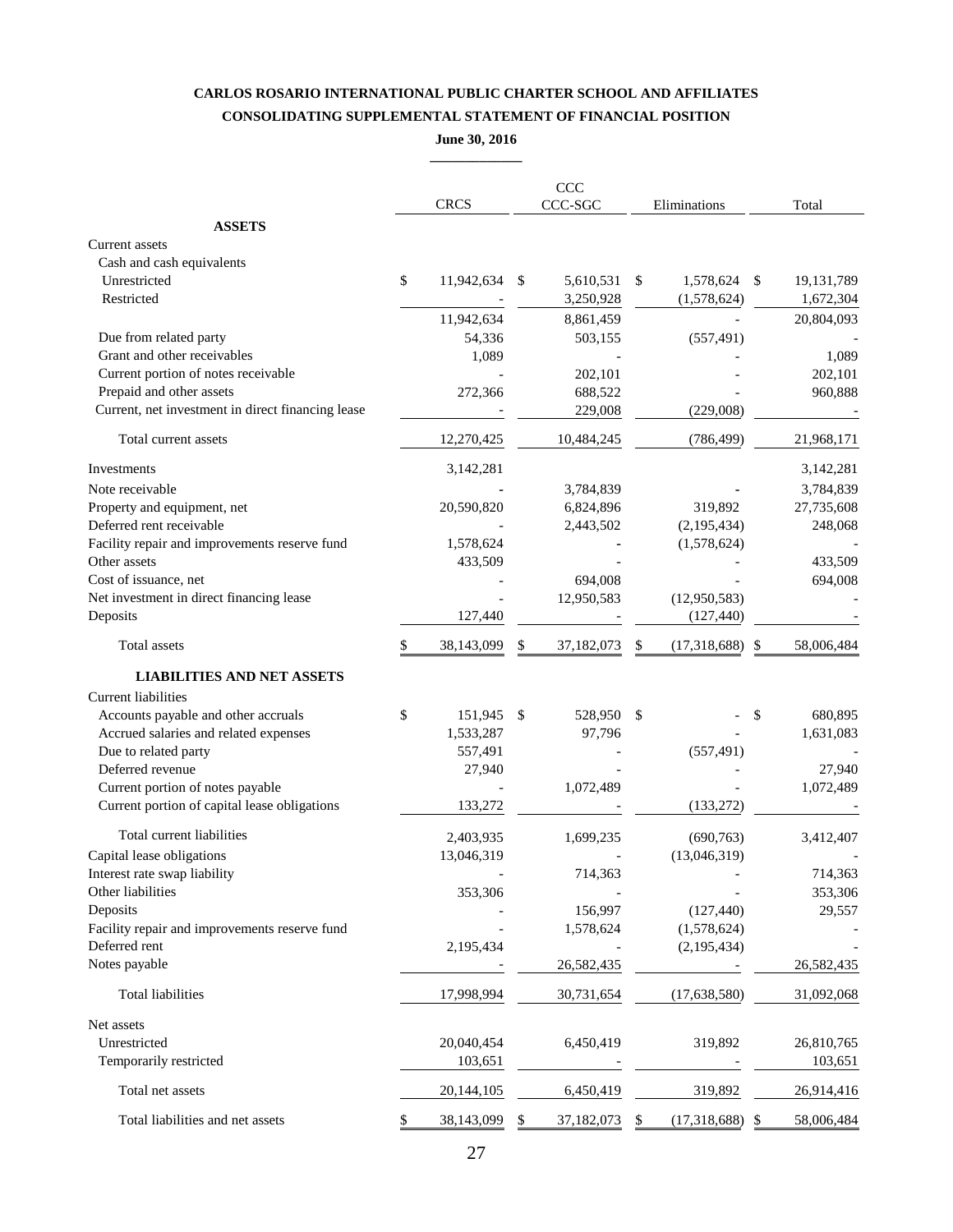#### **CARLOS ROSARIO INTERNATIONAL PUBLIC CHARTER SCHOOL AND AFFILIATES CONSOLIDATING STATEMENT OF ACTIVITIES Year Ended June 30, 2016**

**\_\_\_\_\_\_\_\_\_\_\_\_\_**

|                                                     | <b>CRCS</b>      | <b>CCC</b><br>CCC-SGC | Eliminations  | Total            |
|-----------------------------------------------------|------------------|-----------------------|---------------|------------------|
| Revenue and support                                 |                  |                       |               |                  |
| Charter per pupil allotment                         |                  |                       |               |                  |
| Regular                                             | \$<br>17,040,171 | \$                    | \$            | \$<br>17,040,171 |
| Facilities                                          | 6,302,357        |                       |               | 6,302,357        |
|                                                     | 23,342,528       |                       |               | 23,342,528       |
| Grants and contributions                            | 199,124          |                       |               | 199,124          |
| Program service - rental income                     |                  | 5,392,936             | (4,603,290)   | 789,646          |
| Culinary arts sales                                 | 448,234          |                       |               | 448,234          |
| Student fees and other income                       | 240,341          | 213,078               | (120,000)     | 333,419          |
| Investment income                                   | 95,969           | 35,605                |               | 131,574          |
| Net assets released from restrictions               | 77,400           |                       |               | 77,400           |
| Total revenue and support                           | 24,403,596       | 5,641,619             | (4,723,290)   | 25,321,925       |
| Expenses                                            |                  |                       |               |                  |
| <b>Educational programs</b>                         | 22,197,322       |                       | (4,451,878)   | 17,745,444       |
| Program services - rental operations                |                  | 4,272,439             | (78, 656)     | 4,193,783        |
| General and administrative                          | 2,765,700        | 1,828,988             | (352,702)     | 4,241,986        |
| Fundraising                                         | 74,358           |                       |               | 74,358           |
| Total expenses                                      | 25,037,380       | 6,101,427             | (4,883,236)   | 26,255,571       |
| Increase in unrestricted net assets from operations | (633, 784)       | (459, 808)            | 159,946       | (933, 646)       |
| Changes in temporarily restricted net assets        |                  |                       |               |                  |
| Contributions                                       | 47,195           |                       |               | 47,195           |
| Net assets released from restrictions               | (77, 400)        |                       |               | (77, 400)        |
| Decrease in temporarily restricted net assets       | (30,205)         |                       |               | (30,205)         |
| Non-operating activity                              |                  |                       |               |                  |
| Change in interest rate swap liability, net         |                  | 63,917                |               | 63,917           |
| Change in net assets                                | (663,989)        | (395, 891)            | 159,946       | (899, 934)       |
| Net assets, beginning of year                       | 20,808,094       | 6,846,310             | 159,946       | 27,814,350       |
| Net assets, end of year                             | \$<br>20,144,105 | \$<br>6,450,419       | \$<br>319,892 | \$<br>26,914,416 |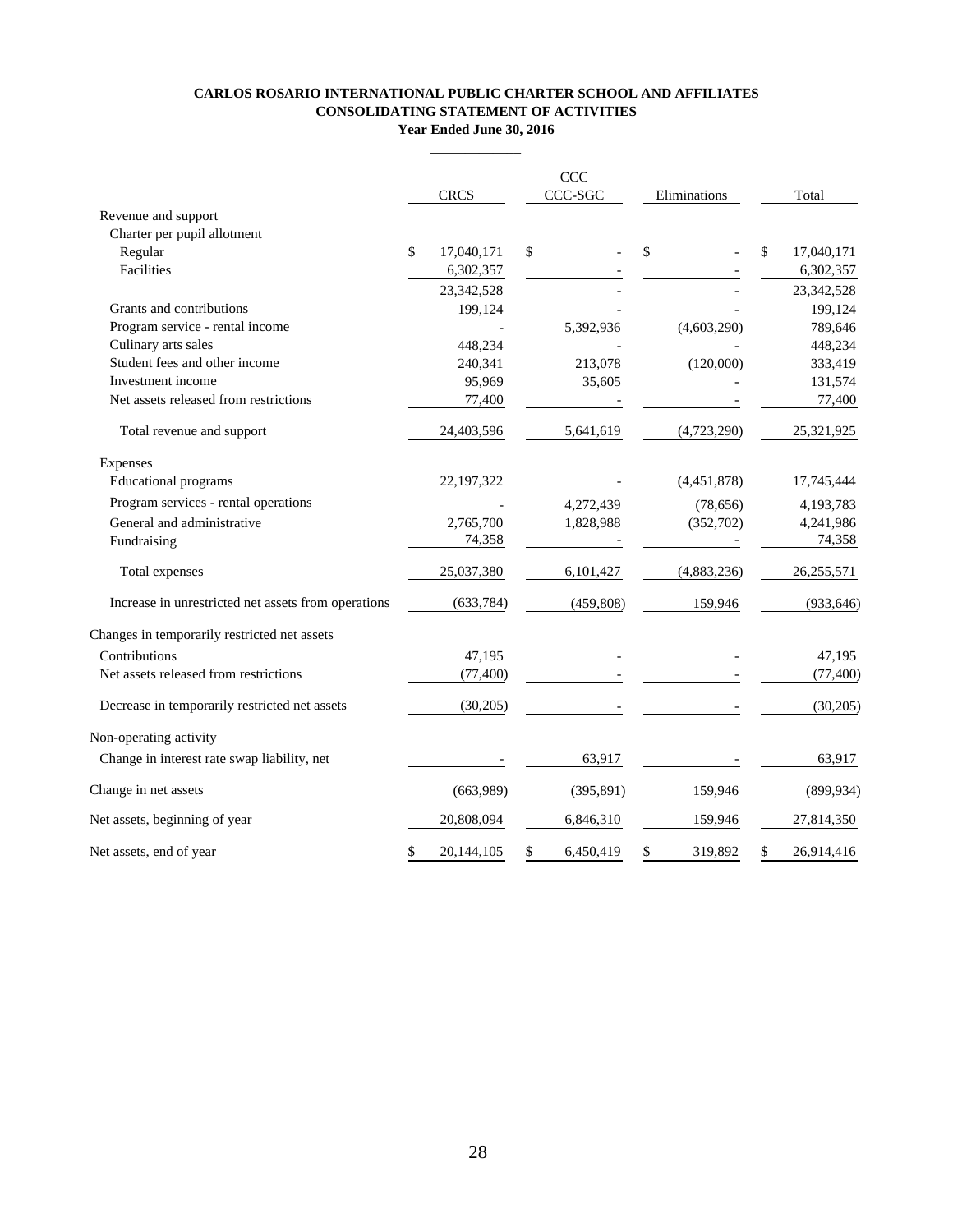

## **INDEPENDENT AUDITORS' REPORT ON INTERNAL CONTROL OVER FINANCIAL REPORTING AND ON COMPLIANCE AND OTHER MATTERS BASED ON AN AUDIT OF FINANCIAL STATEMENTS PERFORMED IN ACCORDANCE WITH** *GOVERNMENT AUDITING STANDARDS*

To the Board of Trustees of Carlos Rosario International Public Charter School

We have audited, in accordance with the auditing standards generally accepted in the United States of America and the standards applicable to financial audits contained in *Government Auditing Standards* issued by the Comptroller General of the United States, the consolidated financial statements of the Carlos Rosario International Public Charter School and Affiliates (collectively referred to as the School), which comprise the consolidated statements of financial position as of June 30, 2016 and 2015, and the related consolidated statements of activities and cash flows for the years then ended, and the related notes to the financial statements, and have issued our report thereon dated November 28, 2016.

### **Internal Control Over Financial Reporting**

In planning and performing our audit of the consolidated financial statements, we considered the School's internal control over financial reporting to determine the audit procedures that are appropriate in the circumstances for the purpose of expressing our opinion on the consolidated financial statements, but not for the purpose of expressing an opinion on the effectiveness of the School's internal control. Accordingly, we do not express an opinion on the effectiveness of the School's internal control.

A *deficiency in internal control* exists when the design or operation of a control does not allow management or employees, in the normal course of performing their assigned functions, to prevent, or detect and correct, misstatements on a timely basis. A *material weakness* is a deficiency, or a combination of deficiencies, in internal control, such that there is a reasonable possibility that a material misstatement of the entity's financial statements will not be prevented, or detected and corrected on a timely basis. A *significant deficiency* is a deficiency, or a combination of deficiencies, in internal control that is less severe than a material weakness, yet important enough to merit attention by those charged with governance.

Our consideration of internal control was for the limited purpose described in the first paragraph of this section and was not designed to identify all deficiencies in internal control that might be material weaknesses or significant deficiencies. Given these limitations, during our audits we did not identify any deficiencies in internal control that we consider to be material weaknesses. However, material weaknesses may exist that have not been identified.

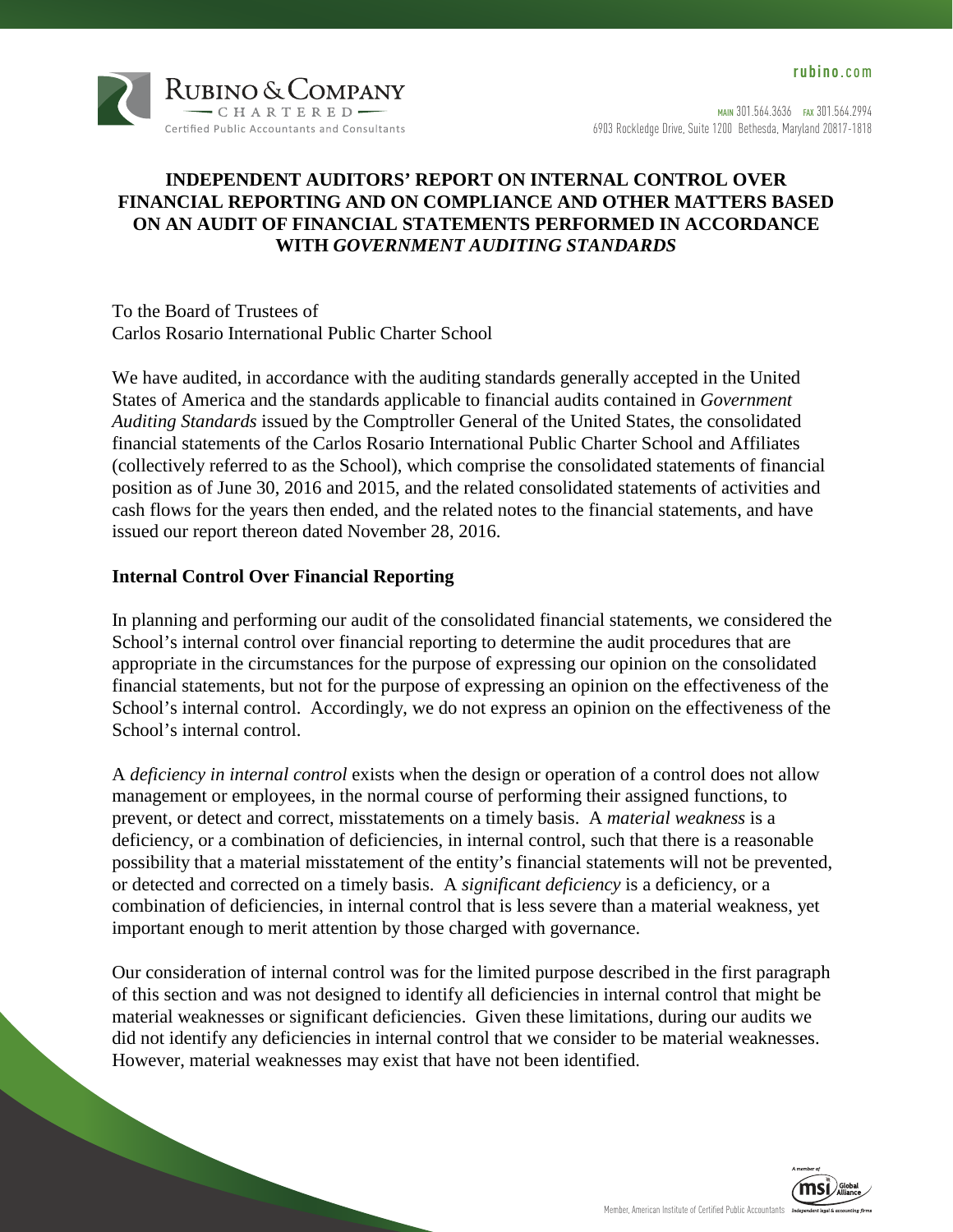### **Compliance and Other Matters**

As part of obtaining reasonable assurance about whether the School's consolidated financial statements are free from material misstatement, we performed tests of its compliance with certain provisions of laws, regulations, contracts, and grant agreements, noncompliance with which could have a direct and material effect on the determination of financial statement amounts. However, providing an opinion on compliance with those provisions was not an objective of our audit, and accordingly, we do not express such an opinion. The results of our tests disclosed no instances of noncompliance or other matters that are required to be reported under *Government Auditing Standards.* 

### **Purpose of this Report**

The purpose of this report is solely to describe the scope of our testing of internal control and compliance and the results of that testing, and not to provide an opinion on the effectiveness of the School's internal control or on compliance. This report is an integral part of an audit performed in accordance with *Government Auditing Standards* in considering the School's internal control and compliance. Accordingly, this communication is not suitable for any other purpose.

Outrine & Company

November 28, 2016 Bethesda, Maryland